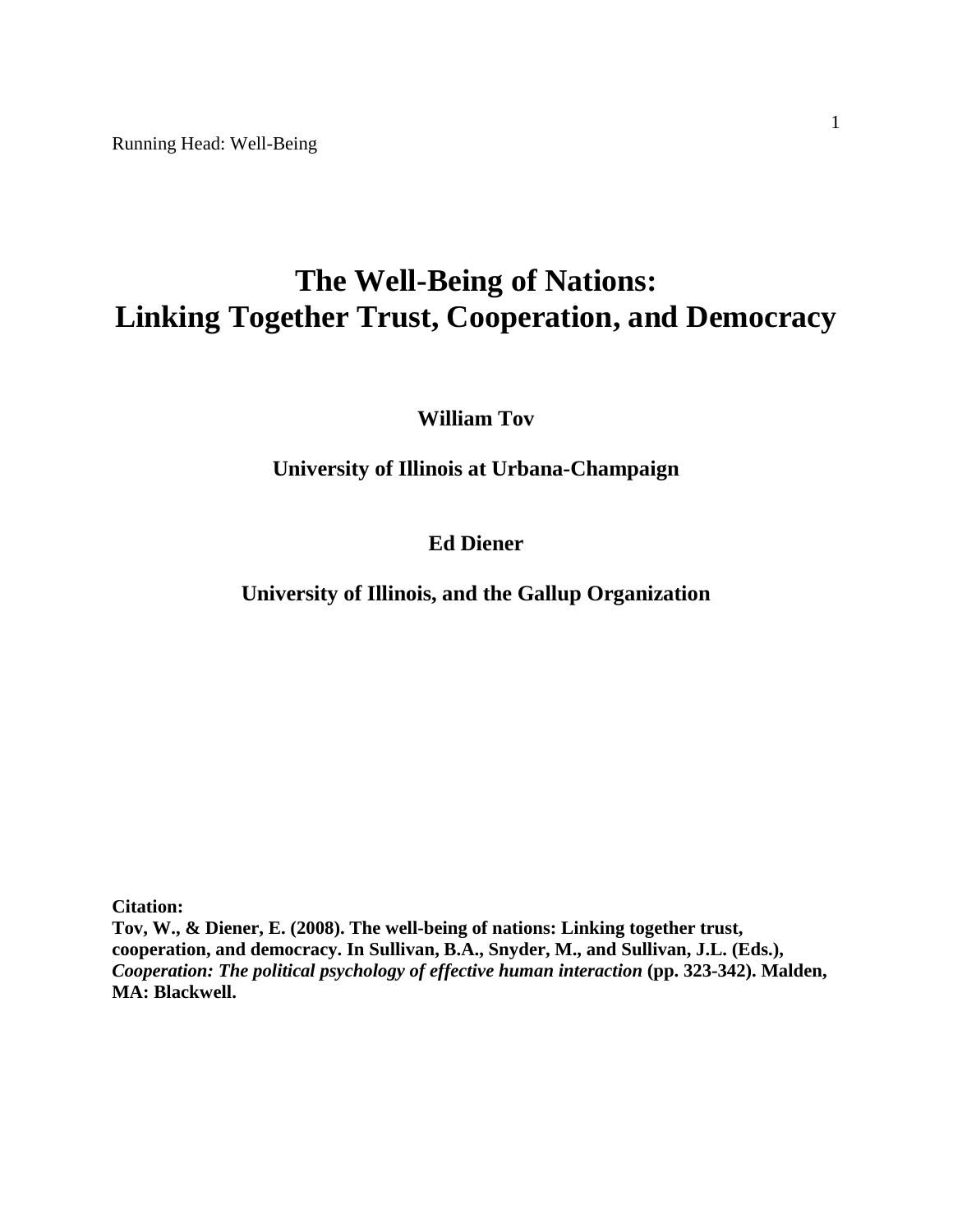#### Abstract

The theme of this chapter is that cooperative and trusting social relationships tend to enhance people's subjective well-being (happiness and life satisfaction), and that in turn positive feelings of well-being tend to augment cooperation and trust. Extensive empirical work now supports the fact that sociability, interpersonal warmth, community involvement, and interpersonal trust are heightened by positive emotions. New analyses based on the World Value Survey show that nations that are high on subjective well-being (SWB) also tend to be high on generalized trust, volunteerism, and democratic attitudes. Additional analyses indicate that the association of SWB to volunteerism and democratic attitudes is not fully accounted for by GDP per capita, freedom, or filial piety. The implications of SWB for promoting greater cooperation and trust within society and across nations is considered.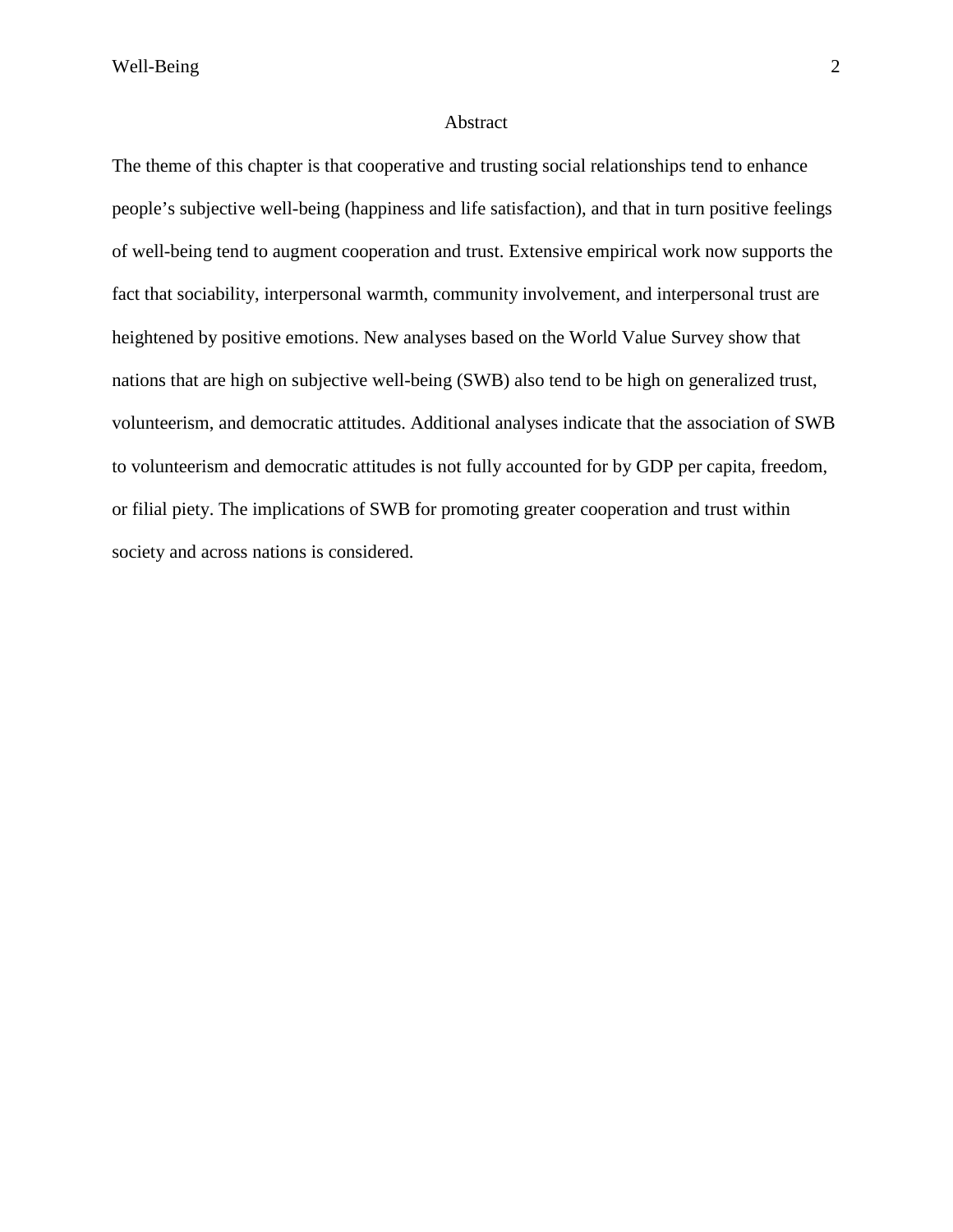In his book, *Nonzero*, Robert Wright (2000) argues that the basic direction of human history is towards greater social and technological complexity and an increasing realization that all people are linked in a fundamental web of interdependence. That is, across every province and nation, the fact remains that we all live in the same world, navigating the course of humanity in the same proverbial boat. This basic fact of interdependence comes with an important implication: that the ultimate survival of all societies rests on finding solutions to social, political, and economic issues that are *non-zero-sum*.

In game theory, a zero-sum approach is one in which winning comes at the expense of others. In contrast, a non-zero-sum solution is one in which all parties gain something so that everyone is better off than before. For example, in the *tragedy of the commons*, a public resource is only sustainable to the extent that everyone uses it responsibly. If several individuals exploit too much of the resource for their own benefit, it is lost and *everyone* suffers. If individuals take only what they need, the resource is replenishable and in the long run, everyone benefits. Nonzero-sum solutions call for cooperation and trust among all parties. To preserve the resource for future use, people must be cooperative in fulfilling their needs. At the same time, in order to curb the impulse to hoard, individuals must trust that others will not hoard for themselves. The benefits are not only material resources as implied by the tragedy of the commons; there are also consequences for the happiness and contentment of individuals and entire communities. Wright's central thesis is that long-term *global* well-being depends heavily on cooperation and trust at the supranational level. There is a utilitarian ethic that undergirds the appeal of non-zerosumness. That is, by regulating impulsive self-interest, the happiness of all people can be maximized. Although scholars debate how well people are able to follow this principle, the logic is intuitive: a society in which people can trust and cooperate with each other is likely to be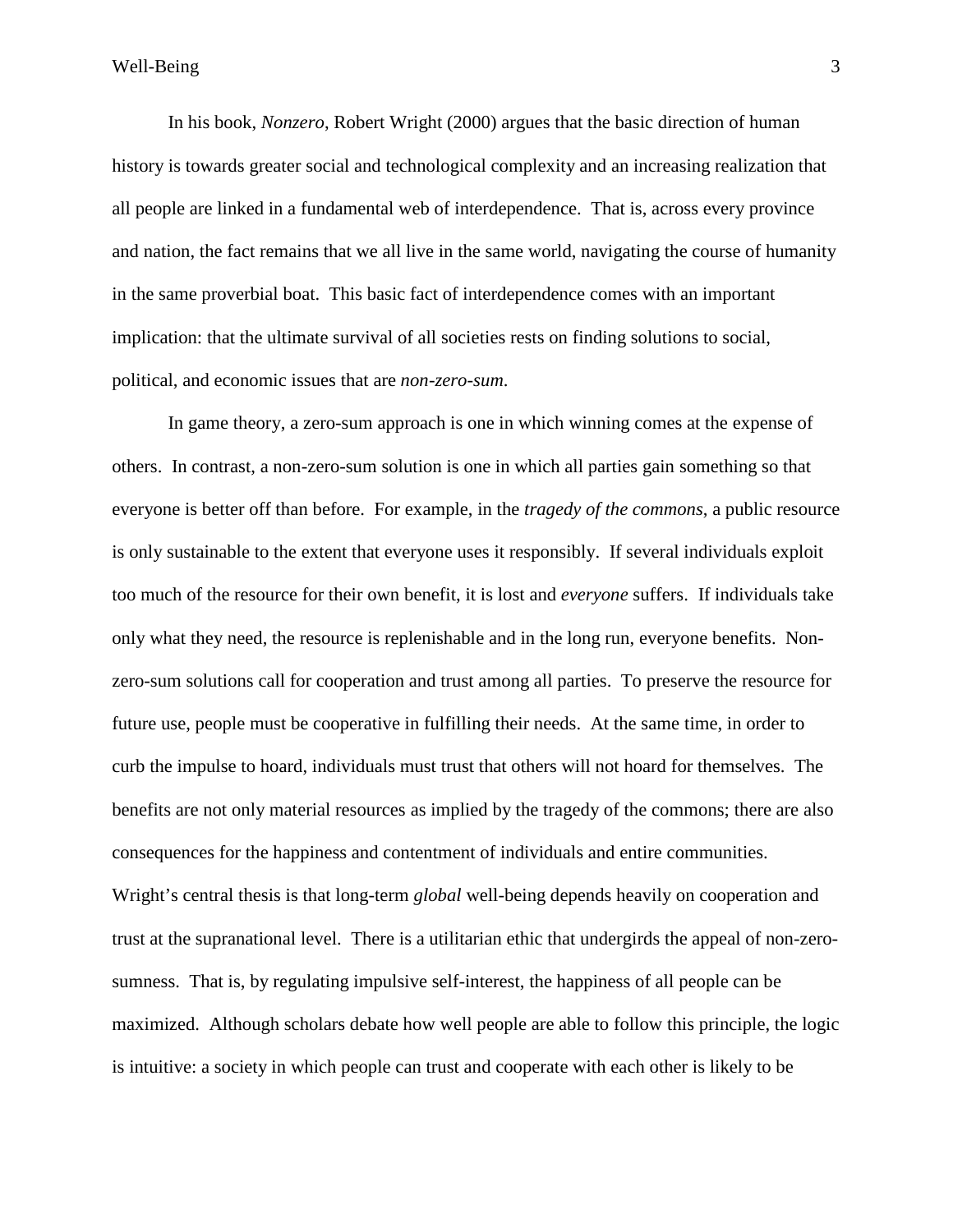happier and more productive than a society paralyzed by rampant distrust and fear. The implication is that trust and cooperation provide the conditions for subjective well-being. Slightly less intuitive is the possibility that happiness causes and facilitates interpersonal trust and cooperation. In this chapter, we argue that subjective well-being both influences and is influenced by cooperation and trust. This bi-directional relationship is supported by empirical research. After reviewing this literature, we explore the association between national levels of subjective well-being and cooperation in our analyses of the World Values Survey. First, we briefly discuss the concepts of cooperation, trust, and subjective well-being.

#### Cooperation and Trust

Cooperation involves working together toward a common goal. As we discuss later, cooperation is not necessarily opposed to competition. In competitive contexts such as sports, the interaction between competing teams requires that everyone observe the rules governing fair play. Thus, cooperation and competition can function together in a single activity. As Wright (2000) notes, zero-sumness on one level can even foster non-zero-sumness on another level. Competition between teams necessitates cooperation among members *within* a team. Cooperation is not inherently good or bad; people can work together to accomplish harmful, antisocial acts. However, any well-functioning society requires cooperation among its citizens.

What sort of factors facilitate cooperation in society? How do people decide to cooperate with others—especially those they do not know well? Wright (2000) points to two critical factors: communication and trust. Communication enables people to reach an understanding of common goals and an agreed upon means of attaining those goals. Trust provides people with assurance that their cooperation will not be exploited. Both communication and trust are more likely in enduring social relationships so that people are more likely to trust and cooperate with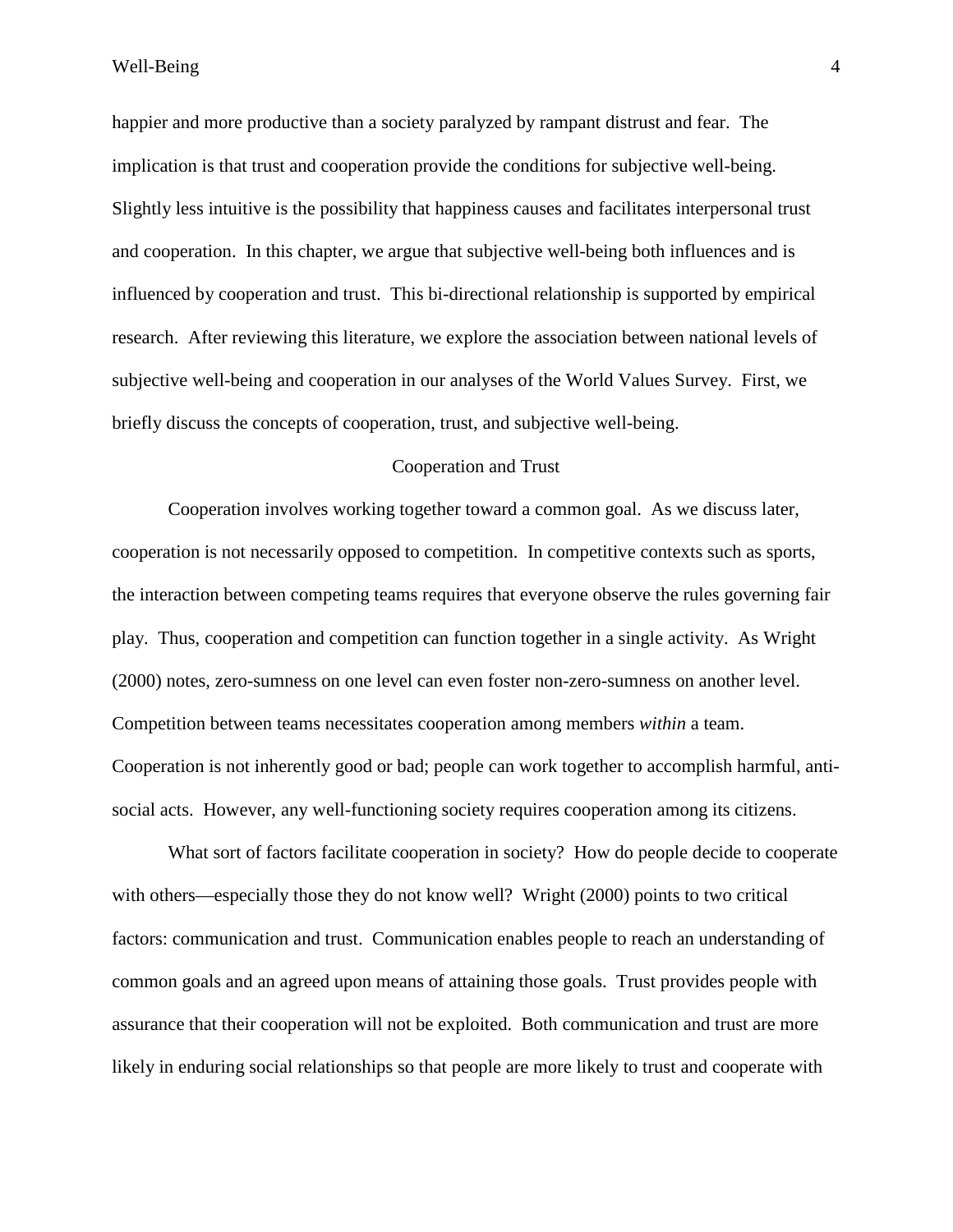close friends and relatives than a stranger. Putnam (2000) draws a distinction between the *thick* trust that exists among close associates, and the *thin* trust that may be felt for most people in general. He argues that greater community involvement can increase social capital, thereby fostering trust in one's fellow citizens. However, there are two forms of social capital that Putnam (2000) refers to as *bonding* and *bridging*. Bonding social capital refers to exclusive forms of relationships such as when people associate with each other to reinforce shared identities (e.g., support groups based on gender or ethnicity). In contrast, bridging social capital refers to more inclusive relationships based on certain causes (e.g., civil rights) or professional networks that emphasize broader identities. Bridging social capital can broaden one's social networks and expand one's sources of information, but the social ties are often weak. On the other hand, bonding social capital can provide emotional support and foster solidarity, but strong in-group loyality can be accompanied by more hostility toward outgroups.

Thus, bonding and bridging both have advantages and disadvantages. Based on this distinction, one might expect bridging but not bonding social capital to increase generalized trust. However, Uslaner (2002) argues that voluntary associations may not always foster generalized trust because they often bring together people with similar interests and perspectives. Such groupings seem to provide little basis for generalizing trust to anonymous others who are more likely to be different from ourselves. Instead, Uslaner proposes that generalized trust reflects an optimistic worldview. Optimistic people are less concerned with being exploited and are more resilient in their efforts to trust and cooperate with others. Optimism also remains positively associated with well-being, even after controlling for education and income (Uslaner, 1998). Whether cooperation and trust are fostered by social connections or optimism, it is important to note that the latter two are both associated with subjective well-being.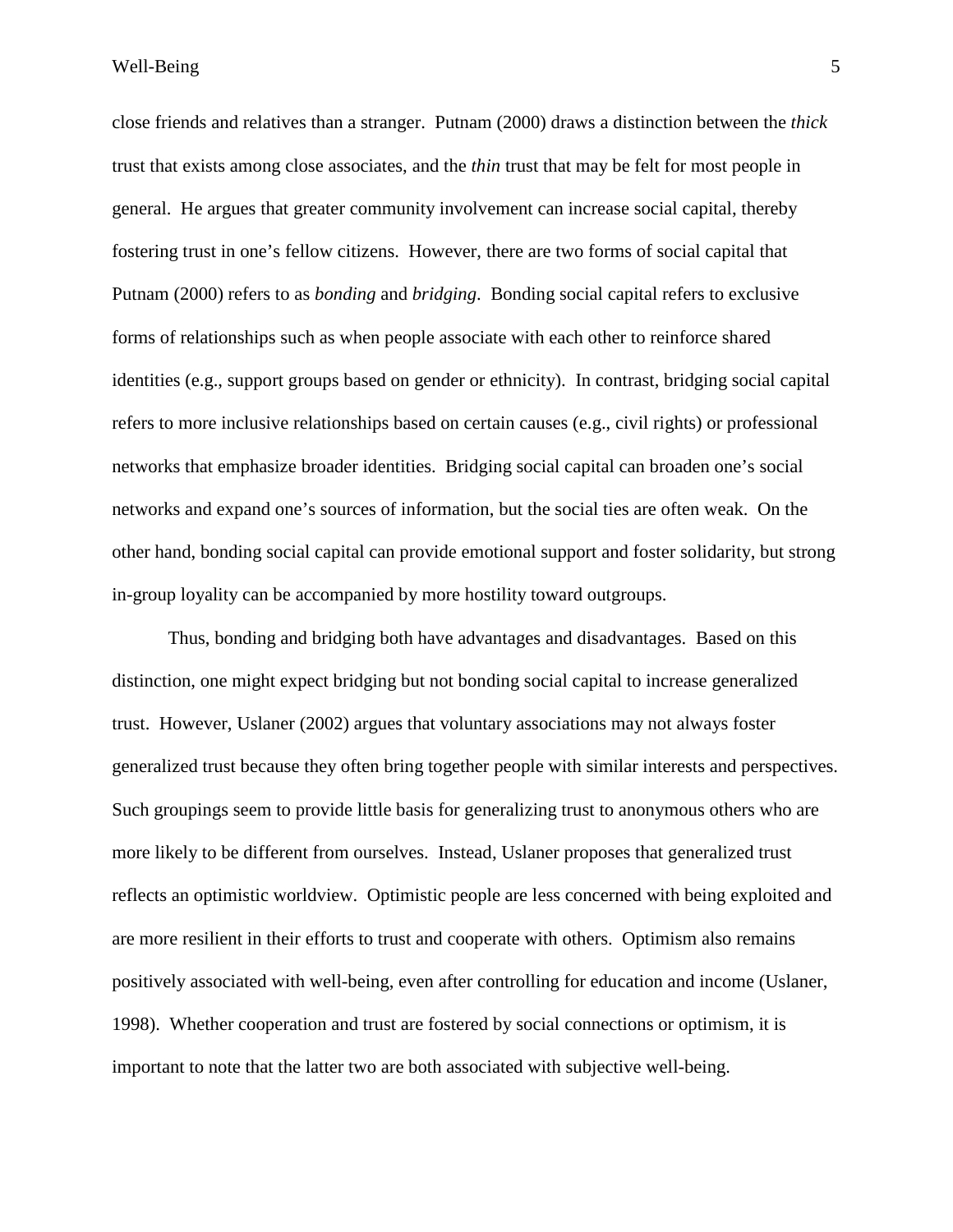#### Subjective Well-Being

The field of subjective well-being (SWB) refers to the scientific study of happiness and life satisfaction. SWB consists of emotional and cognitive components (Diener, Suh, Lucas, & Smith, 1999). Emotional well-being is reflected in frequent experiences of pleasant emotions and infrequent experiences of unpleasant emotions. The cognitive component of SWB refers to a global evaluation of one's life, often assessed as life satisfaction. The cognitive and emotional components are often correlated so that people with high life satisfaction tend to report more frequent pleasant emotions than those with low life satisfaction (Diener & Fujita, 1995).

SWB is an important value for many societies and is not limited to Western or industrialized nations (Diener, 2000). Over the past two decades, research has illuminated a number of important determinants of SWB. These include differences among individuals in their personalities or emotional predispositions. For example, extraversion is frequently associated with pleasant affect, and neuroticism with unpleasant affect (Costa & McCrae, 1980). Some people are simply more likely to experience pleasant or unpleasant emotions in part because they pay more attention to pleasant or unpleasant stimuli (Derryberry & Reed, 1994). SWB is also affected by the fulfillment of basic needs. When basic needs are not met, the well-being of individuals and societies tends to decrease (Diener, Diener, & Diener, 1995). However, once basic needs are regularly met, other factors become important such as self-development and social relationships. This might explain why income leads to stronger increases in SWB in poorer countries, but has a smaller impact on well-being as the wealth of a nation increases (Diener & Diener, 1995; Oishi, Diener, Lucas, & Suh, 1999). Money and material resources *do* increase SWB—even beyond the level required for basic subsistence (Diener et al., 1995). After a yearly income of roughly \$10,000, however, increases in SWB begin to level off.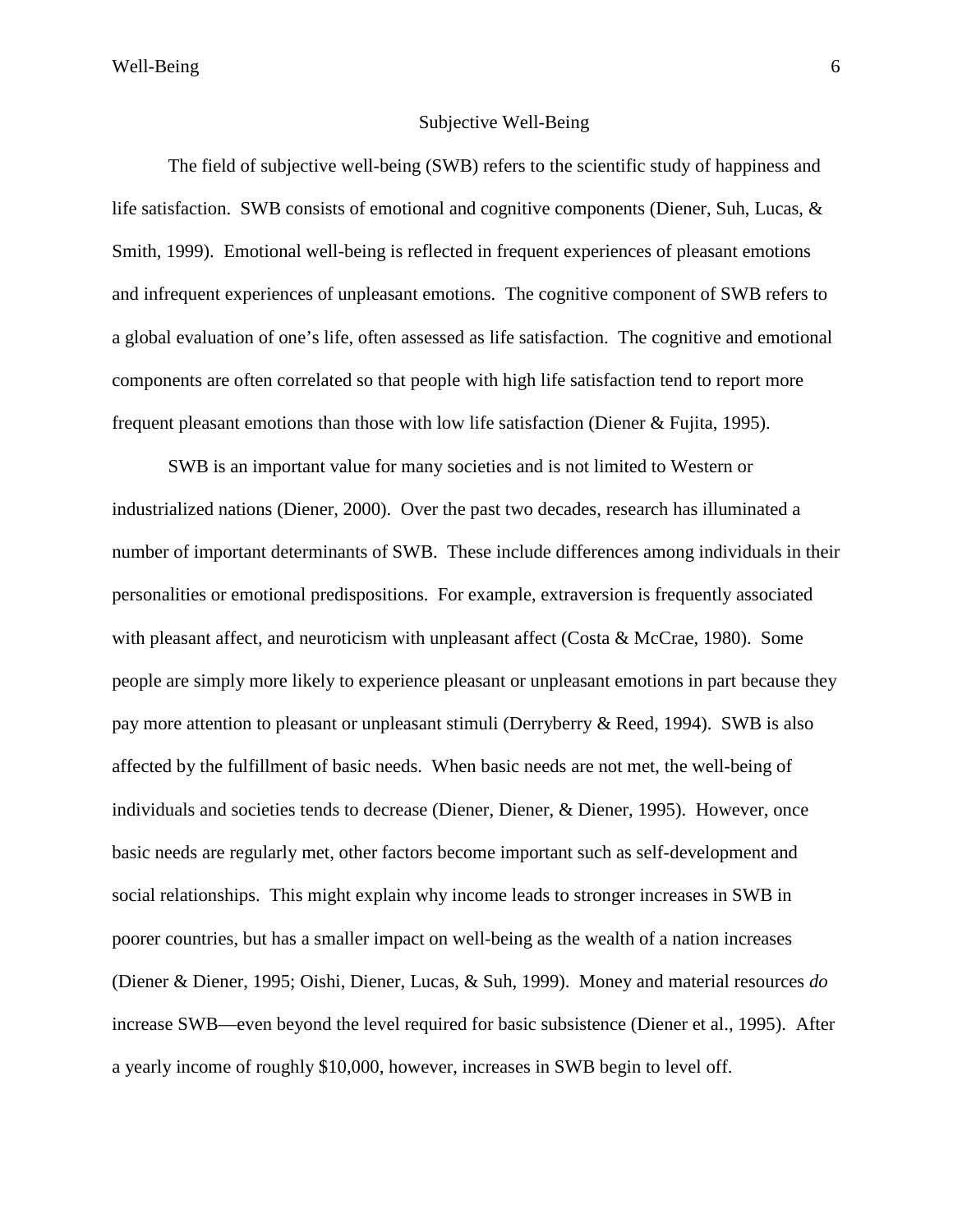Aside from personality and material resources, one of the most important determinants of SWB is having social relationships. Diener and Seligman (2002) compared the happiest (top 10%) of a college student sample with the unhappiest individuals (bottom 10%). The happiest individuals reported stronger relationships with friends, family, and romantic partners than those who were unhappy. Even more telling, the unhappiest 10% reported spending more time alone and less time with friends and family. Experience sampling studies in which participants provide reports of their emotions at random moments during the day reveal that people tend to experience more pleasant emotions when they are with others than when they are alone (Oishi, Diener, Scollon, & Biswas-Diener, 2003). Close relationships provide us with opportunities to experience love, joy, and affection, and married individuals consistently report being happier than those who are not married (Myers, 2000). In contrast, the experience of widowhood has a lasting negative impact on happiness. In a 15-year longitudinal study, those who were widowed did not return to prior levels of happiness until eight years later, on average (Lucas, Clark, Georgellis, & Diener, 2003). There is also some evidence that social isolation and loneliness are detrimental to long-term health, and some of these effects have been measured physiologically. Compared to socially integrated individuals, lonely individuals possess higher levels of cortisol (a sign of stress) and poorer immune system functioning (Cacioppo et al., 2000).

In sum, personality, material resources, and social relationships all are critical determinants of SWB. The last finding is of special relevance for our discussion because it highlights the relation between social capital and SWB. According to Putnam (2000), another reason why social capital might increase volunteerism is that individuals with rich social networks are more likely to be *asked for help* by others in their network. If this is correct, an association between SWB and increased sociability would have important implications for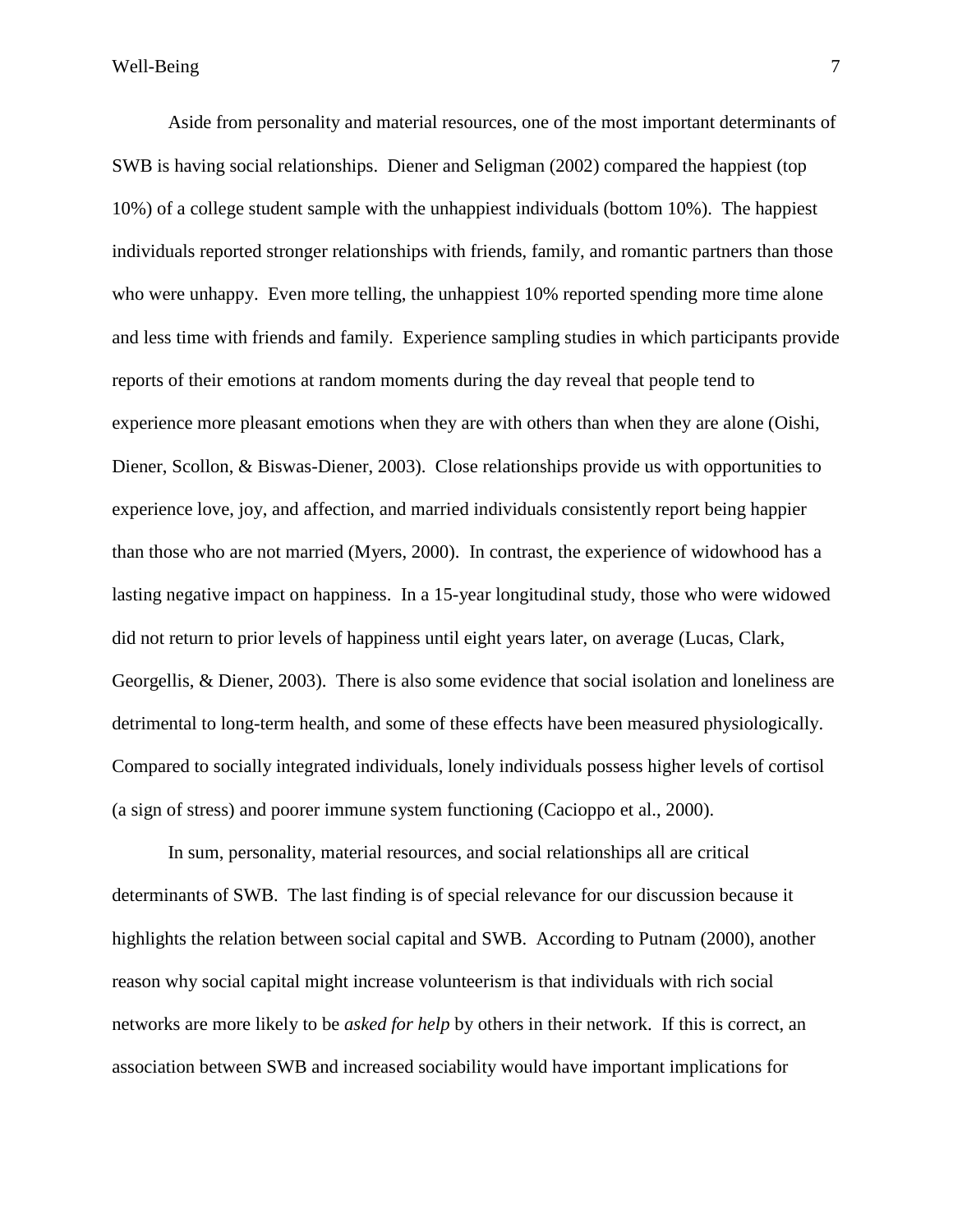cooperation and trust. Indeed, previous researchers found SWB to be a strong correlate of generalized trust, even after controlling for demographic factors (Brehm & Rahn, 1997; Rahn & Transue, 1998). Next, we review evidence of mutual influence between SWB on the one hand, and cooperation and trust on the other.

### **The Effects of Cooperation and Trust on SWB**

Cooperation and trust can have both short-term and long-term effects on SWB. Cooperative interactions may have short-term effects by evoking positive affect and attitudes. When participants engaged in a structured cooperative activity with a member of a stigmatized social group (former mental patients), they developed more positive attitudes of the group in general than when they worked individually in the presence of the stigmatized person (Desforges et al., 1999). Tasks that are performed within cooperative contexts rather than competitive or individualistic contexts result in better performance as well as increased self-esteem (Stanne, Johnson, & Johnson, 1999). However, the way competition is structured is also important. For instance, Tauer and Harackiewicz (2004) found that youth enjoyed shooting free throws in the context of *intergroup* competition more than they did in an individually competitive context. Intergroup competition involves elements of *both* cooperation and competition: *cooperation with* team members to shoot a joint number of free throws *in competition with* the performance of an opposing team. Thus, cooperation and competition can be combined to enhance task enjoyment.

Cooperation and trust also have long-term implications for well-being. Compared to individualistic efforts, cooperative tasks more effectively increase social support (Stanne, et al., 1999). Such cooperative efforts may promote positive relationships with others in working toward common goals and help individuals to build upon their social resources, which are among the strongest correlates of SWB (Diener & Fujita, 1995). By facilitating the development of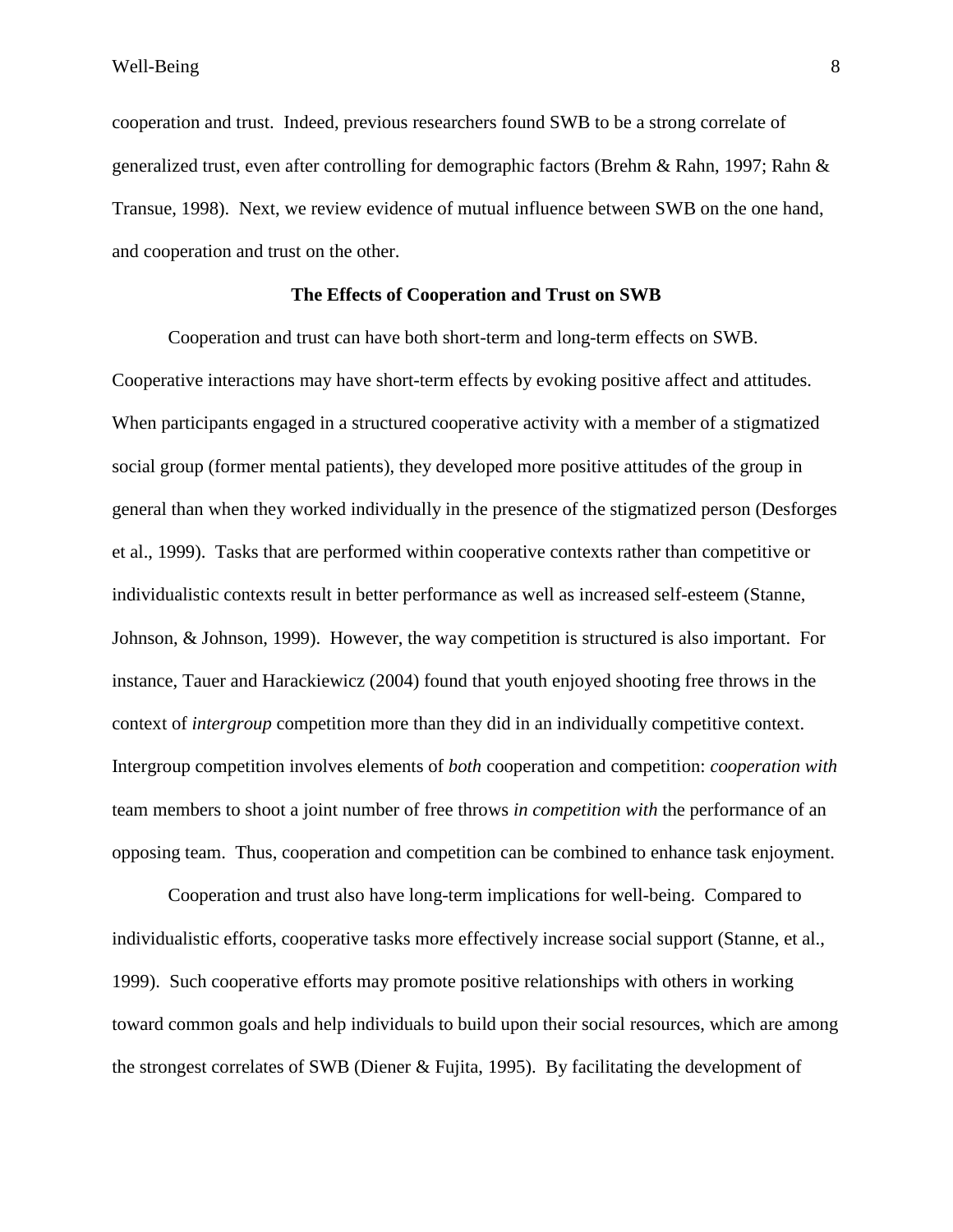social relationships, then, trust and cooperation can contribute to SWB. In contrast, *pervasive* distrust of others can interfere with the development of rewarding relationships. Consistent with this argument, college females who were taught to not trust strangers in their childhood also reported greater loneliness and fear of intimacy than students who were not taught to be distrustful (Terrell, Terrell, & Von Drashek, 2000). Loneliness, in turn, is associated with stress (Cacioppo et al., 2000). Although more research is needed, these findings support the possibility of a causal relation from trusting attitudes to reduced loneliness and greater SWB.

Trust also facilitates cooperation with others. High trusters were more responsive to cooperative messages than competitive messages from other participants in a social dilemma (Parks, Henager, & Scamahorn, 1996). Trust may encourage cooperation by reducing the fear of being taken advantage of. However, even when one experiences fear, strong trust may override it. For example, Yamagishi and Sato (1986) operationalized trust by comparing friends with strangers in a public goods dilemma. Among strangers, contributions to public goods were reduced when participants either feared exploitation or were motivated by greed. However, among friends, fear and greed were less predictive of contributions. The researchers proposed that even when fear and greed are experienced among friends, people are more likely to retain their mutual trust or decide not to free-ride on their friends.

Organizational research attests to the importance of a trusting, cooperative work environment for productivity and job satisfaction. By relying on a tacit understanding that employees and supervisors operate in a trustworthy manner, organizations can avoid the costs of monitoring the behaviors of all employees (Kramer, 1999). Such measures not only cost time and money, but they may lead employees to feel distrusted, and to infer that their co-workers must be untrustworthy as well. Feeling distrusted, in turn, can undermine intrinsic motivation,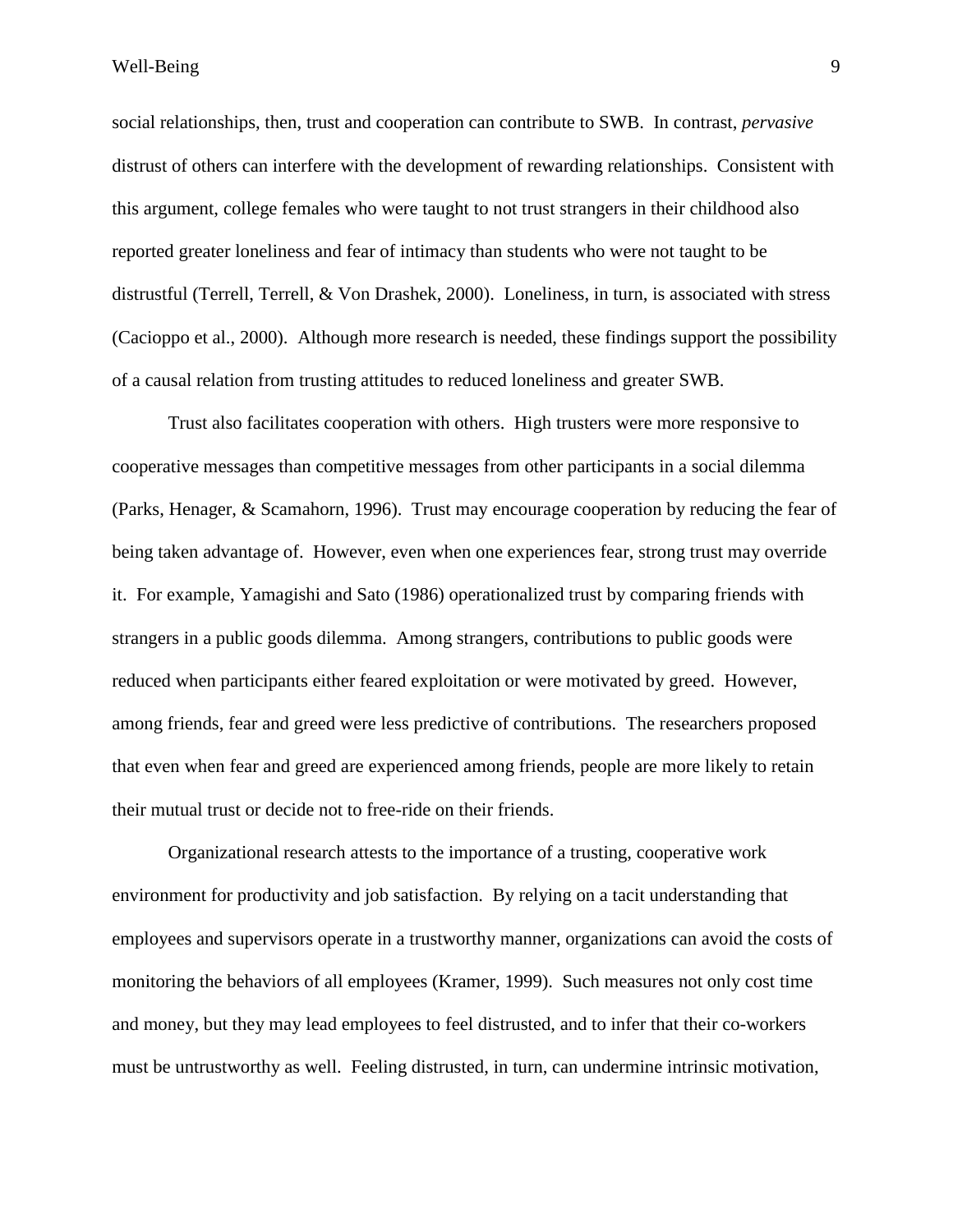with negative implications for job satisfaction and performance. Enzle and Anderson (1993) found that when participants were surveillanced for controlling reasons (e.g, to make sure they followed instructions), they were less engaged with a free-play activity. Not only is it important for employees to feel that they are trusted, it is also important for them to trust their employers. Positive emotions are enhanced when people feel they are being evaluated by a trustworthy authority figure who is using accurate methods (De Cremer, 2004). When an authority is perceived as untrustworthy, people report lower positive emotions regardless of accuracy.

Finally, Lu and Argyle (1991) found that positive attitudes toward group leisure activities predicted greater happiness six months later, even after controlling for prior levels of extraversion and happiness. These findings suggest that attitudes that support positive social interactions like cooperation may also promote and sustain happiness over time.

#### **The Effects of SWB on Cooperation and Trust**

A consistent finding in psychological research is that positive moods promote helping behavior and cooperation (Eisenberg, 1991). Much of the evidence relies on experiments that manipulate mood, suggesting that positive moods lead to prosocial behavior. However, *dispositional* positive affect also exhibits similar effects (for a review see Lyubomirsky, King, & Diener, 2005). We review the effects of positive mood and positive affectivity at the individual and group level, and then consider the potential benefits of happiness at the societal level. *Individual Level Effects*

In a classic study, Isen and Levin (1972) induced positive mood by leaving a dime in a phone booth. People who found the dime after using the phone were more likely than those who did not to help a nearby confederate who dropped papers on the ground. People in a positive mood were also more willing to help co-workers (Baron & Bronfen, 1994), more likely to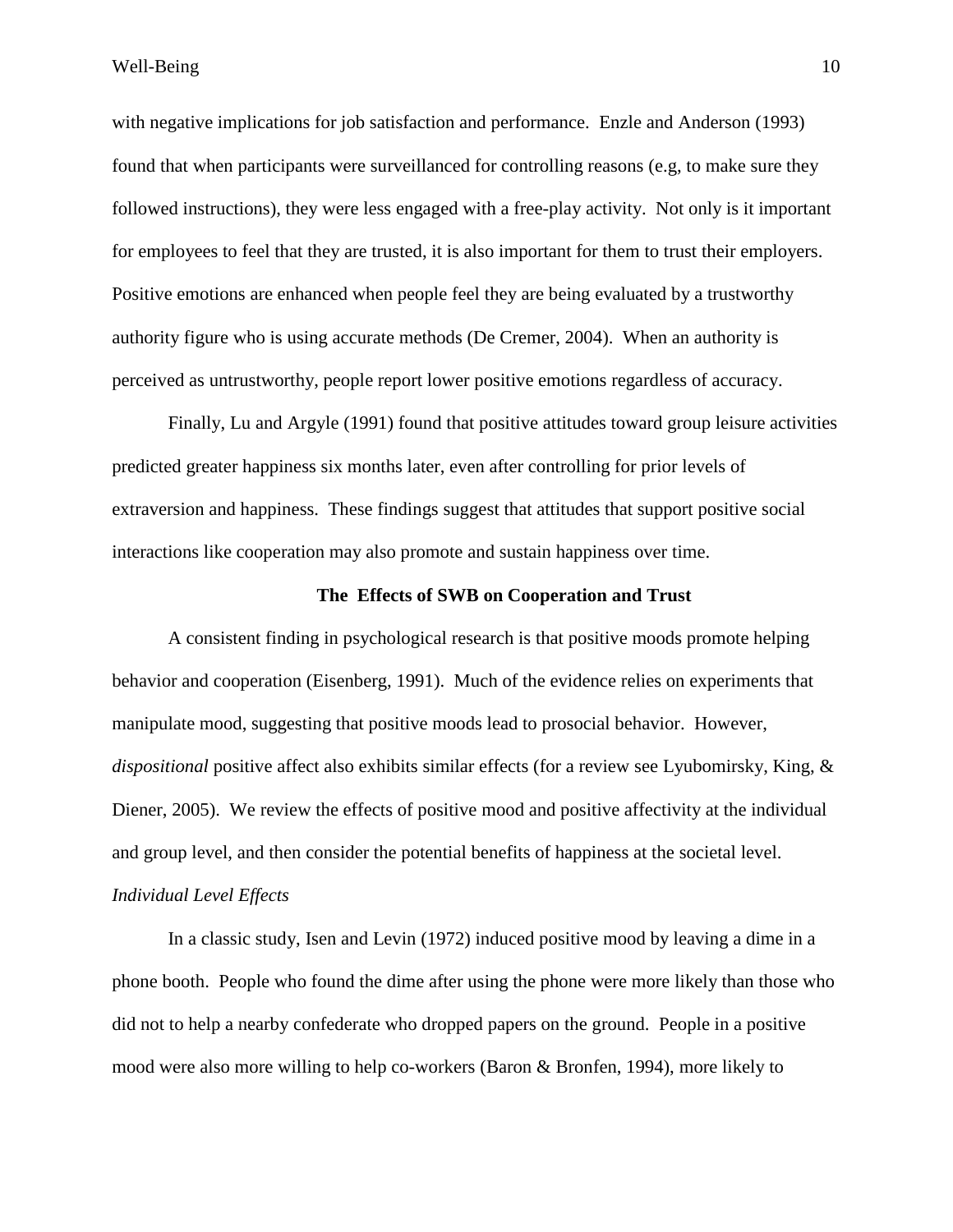volunteer for future experiments (Aderman, 1972; Isen & Levin, 1972), and more likely to prefer cooperation over competition (Aderman, 1972; Barsade, 2002; Forgas, 1998) than people in neutral or negative moods. Although, negative moods occasionally induce helping, the findings are more consistent for positive mood (Eisenberg, 1991; however, see Eisenberg & Eggum, this volume, for an analysis of how sympathy contributes to helping behavior). Dispositional happiness (or trait positive affectivity) is also associated with greater helping. Happy people report more helping behavior in the past (Krueger, Hicks, & McGue, 2001), as well as greater willingness and intention to help others (Williams & Shiaw, 1999).

Why might positive mood facilitate helping and cooperation? One possibility is that positive mood increases positive thoughts, which may lead to more favorable evaluations of others. Participants who were exposed to a positive newscast were not only more cooperative in a subsequent task, they also *expected* others in the group to cooperate compared to participants who watched a negative newscast (Hornstein, LaKind, Frankel, & Manne, 1975). Positive mood also enhances interest in social and prosocial activities (Cunningham, 1988b), increases liking for other people, and leads to more intimate self-disclosures in social interactions (Cunningham, 1988a). These findings suggest that individuals who experience positive affect are more inclined to trust others, and this is supported by research (Dunn & Schweitzer, 2005).

However, not only might happy people be more trusting, but others might be more likely to trust *them*. Dispositionally happy people tend to be more likeable than depressed individuals (Lyubomirsky et al., 2005). Women who smiled in their yearbook photo were rated as more affiliative and less hostile by observers who interacted with them, as well as by coders who only saw their photos (Harker & Keltner, 2001). Compared to unhappy people, happy people were rated as morally good and more likely to go to Heaven (King & Napa, 1998). When negotiating,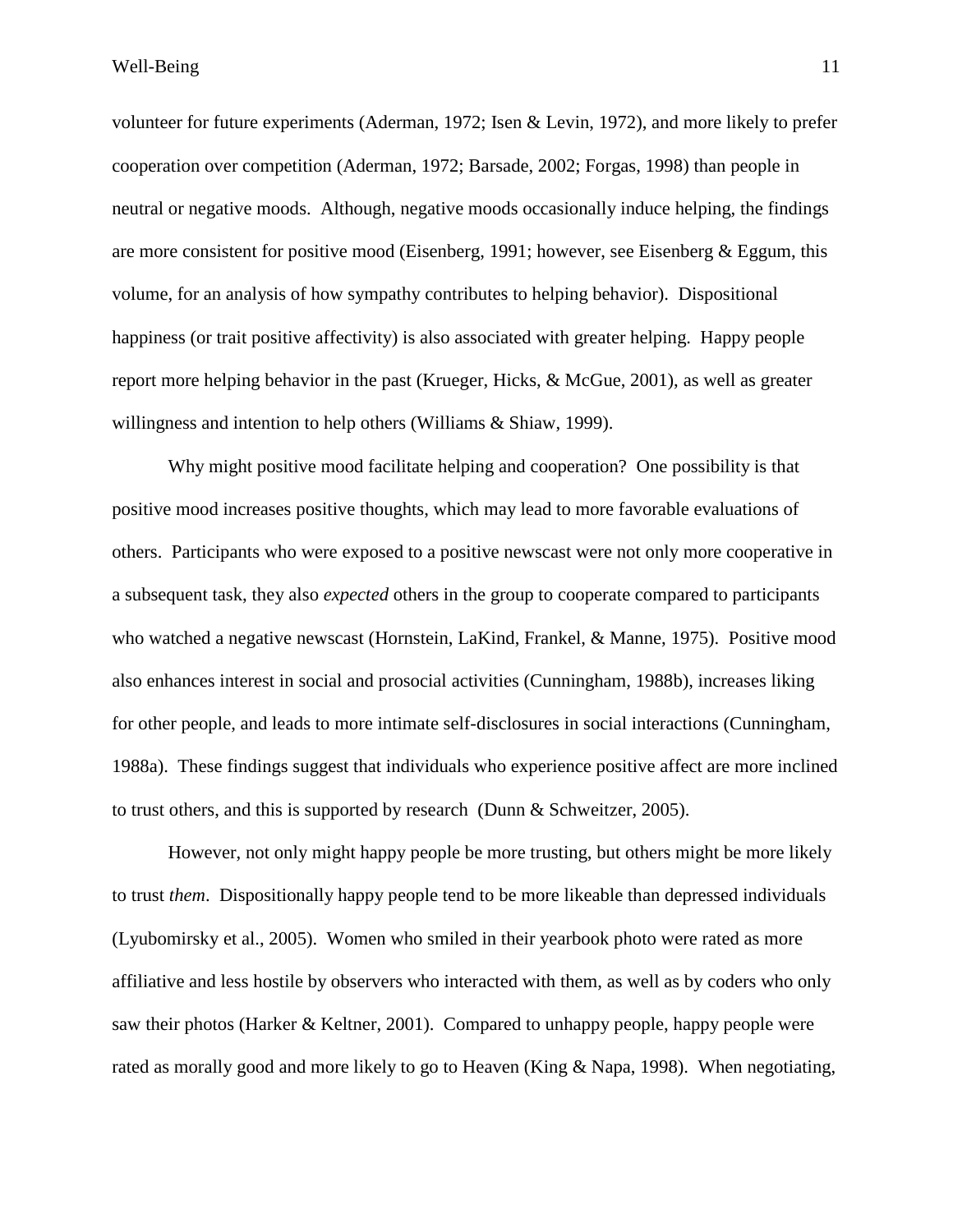people in positive moods were more likely to not only make deals, but to *honor* those deals in an interpersonal setting (Forgas, 1998). Thus, happy people may behave in ways that communicate their trustworthiness, and this can encourage others to be more cooperative with them.

#### *Organizational and Group Level Effects*

The relations among happiness, trust, and cooperation may yield important benefits in the workplace. Diener, Nickerson, Lucas, and Sandvik (2002) found that cheerfulness in college predicted job satisfaction and income nineteen years later. The helpfulness of happy people also appears to generalize to the workplace. Reviews of organizational citizenship behaviors (OCB) find a modest correlation between positive affectivity and altruistic behaviors at work (Borman, Penner, Allen, & Motowidlo, 2001; Organ and Ryan, 1995), and both trait and mood measures of positive affect separately predict intentions to engage in OCB (Williams & Shiaw, 1999).

However, happy people do not blindly and invariably trust and cooperate with others. Rather, the effects of positive mood on cooperation may depend on contextual factors such as current goals (Sanna, Parks, & Chang, 2003) or perceived social norms (Hertel, Neuhof, Theuer, & Kerr, 2000). For example, in a public goods game, Hertel et al. (2000) manipulated participants' expectancies about the average contribution of other players so that perceived norms were either cooperative (high average contribution) or uncooperative (low average contribution). In the cooperative norm condition, positive mood led to greater cooperation than negative mood after the first block of trials. In contrast, no effect of mood was found in the *uncooperative* norm condition. Hertel et al. suggested that in a positive mood, people might rely on social heuristics (such as group norms) to guide their behavior.

Thus, happy individuals do not function in a bubble; the surrounding work environment can facilitate or reduce mood effects. Consistent with this idea, Forgas (1998) found that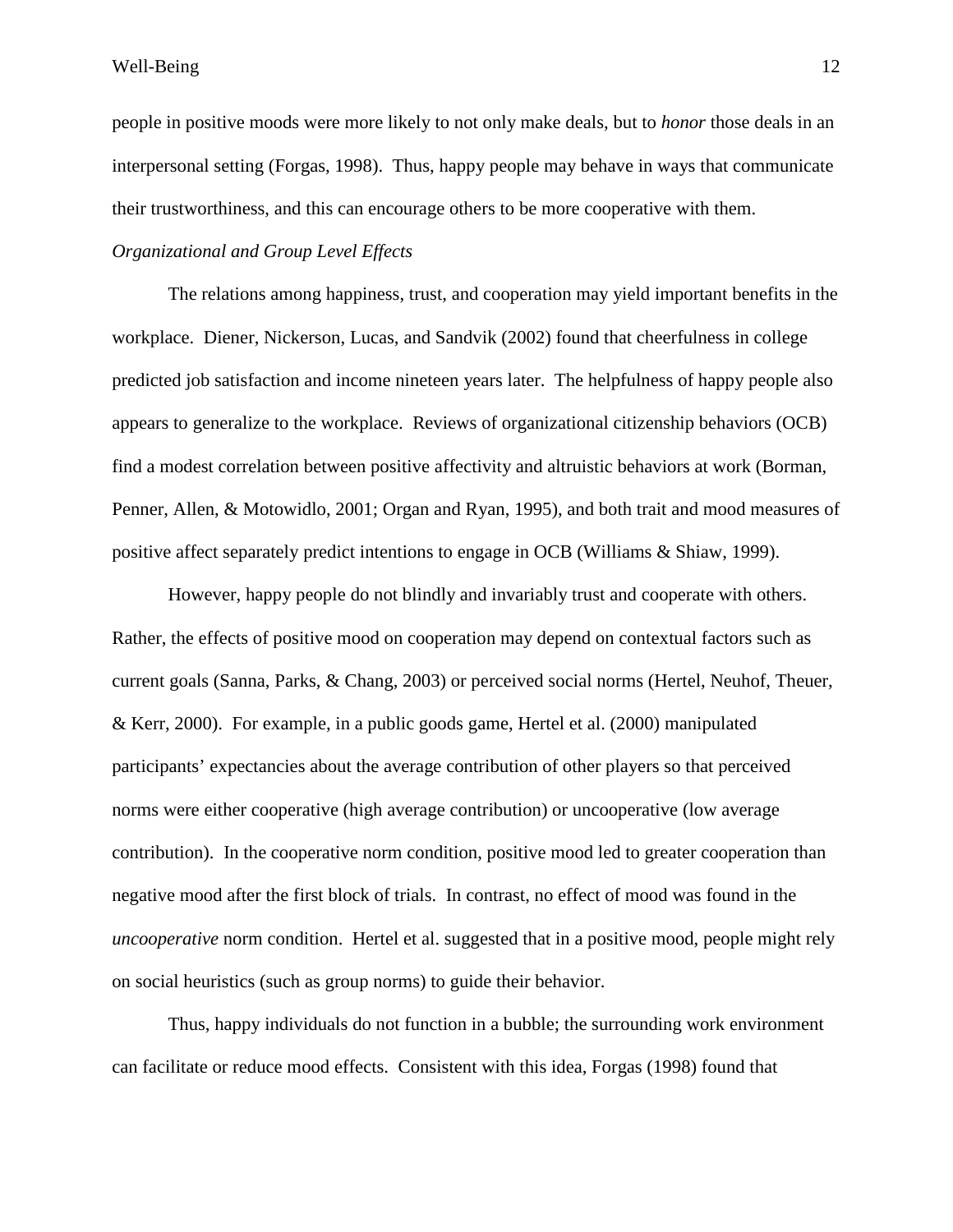negotiation was most cooperative when two bargaining groups were *both* in a positive mood. In contrast, a happy group that negotiates with a sad group tends to cooperate less. This trend may be due to the strong preference of sad groups for competition over cooperation. However, sad groups were still more likely to cooperate with happy groups than with another sad group another indication that happy people may invite trust and cooperation from others.

The above research suggests that a positive work environment may be just as important as individual happiness. Management teams with high average trait positive affect reported greater cooperativeness and less conflict on group projects (Barsade, Ward, Turner, & Sonnenfeld, 2000). Greater cooperation among happy work groups might explain the greater productivity and lower turnover rates in such groups (see Diener & Seligman, 2004). *Implications for Society*

Inglehart and colleagues (2000; Inglehart & Klingemann, 2000) have argued that life satisfaction may be necessary (though not sufficient) for the sustainability of democracies. Although democratic countries generally exhibit a higher quality of life, it is also important to consider that no society can function well when most of its citizens are discontent. High life satisfaction may not only indicate that people's needs are fulfilled, it might also help legitimize the government in the eyes of its citizens. Indeed, life satisfaction has been associated with greater confidence in the government (Brehm & Rahn, 1997).

However, the benefits of a happy citizenry might extend beyond the mere fact of stability to the *flourishing* of entire communities. Thoits and Hewitt (2001) suggested that high wellbeing may be an important resource for individuals to draw upon, enabling them to contribute more time to volunteering. They found that well-being predicted the amount of volunteer work three years later, and that this relation was fully mediated by involvement with community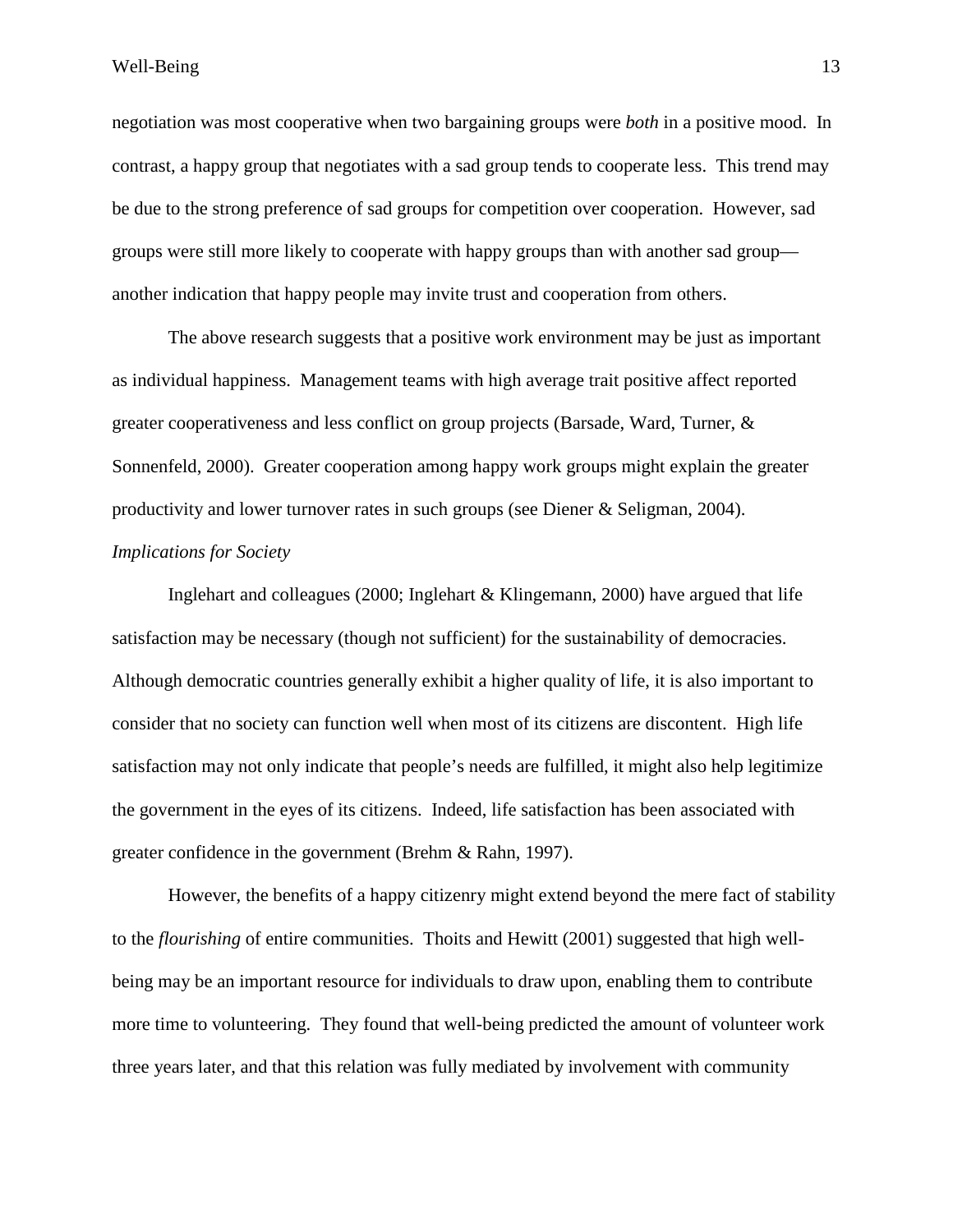organizations. The authors suggested that well-being may facilitate social integration, which in turn provides individuals with greater opportunities for volunteering. The reciprocal relation was also found. That is, volunteer work at Time 1 predicted well-being three years later. Thus, the relation between well-being and volunteerism may be bi-directional (cf. Piliavin, this volume).

#### Analyses From The World Value Survey

Using data from the second (1990-1991) and third (1995-1997) waves of the World Value Survey (WVS; Inglehart et al., 2003), we examined the relation among subjective wellbeing, trust, and cooperation at the nation level. Our analyses include 13 nations from the second wave, and 45 nations from the third wave of the WVS (see Appendix).

#### *Main Variables*

All items were averaged across participants within each nation. We computed *SWB* by averaging two items measuring happiness and life satisfaction; scores range from 1 (dissatisfied and not at all happy) to 7 (satisfied and very happy). *Trust* scores reflect the percentage of respondents within a nation who believe that most people can be trusted. Previous analyses of the WVS have included trust and life satisfaction in a composite measure of "self-expression values" (Inglehart & Welzel, 2003). Values such as life satisfaction, trust, and tolerance reflect a regard for individual integrity. In our analyses, we dissect these self-expression values in order to more fully explore the relation of SWB and trust to cooperation.

We examined cooperation at the nation level in two ways. First, we examined mean levels of *volunteerism* (both the level of involvement and the number of voluntary associations). Second, we examined democratic attitudes and beliefs because such attitudes may reflect a cooperative orientation towards governance, political participation, and civic life. These measures included two indices of tolerance. The first is the percentage of respondents in a nation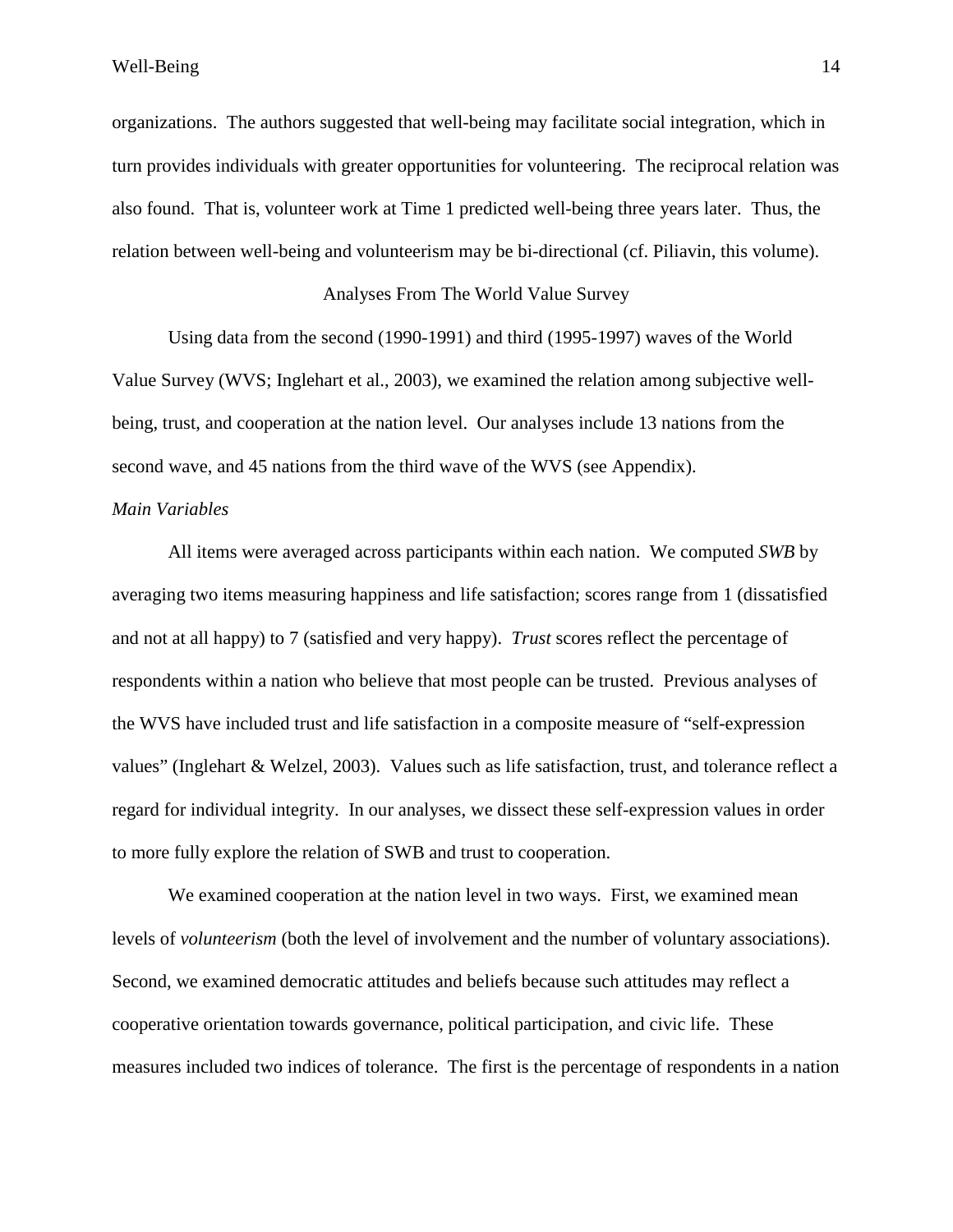who believe that *tolerance is an important quality* for their children to possess. The WVS also presented respondents with a list of commonly stigmatized groups (e.g., homosexuals, people of different race, etc) and asked them to indicate which, if any, they would not like to have as a neighbor. Thus, our second measure was an index of *intolerance* created by summing up the number of groups that were mentioned as undesirable neighbors.

We also created two overall measures of positive and negative attitudes towards democratic systems. *Positive attitudes* were the average of two items: the extent to which democracy was viewed as a "good way of governing" one's country, and the belief that democracy is "better than any other form of government." *Negative attitudes* were the average of three items assessing the belief that democracies have poor economic systems, are characterized by indecision and squabbling, and are not good at maintaining order. Other items we examined concerned attitudes toward *competition*, *autocracy* (government by a strong leader with no elections), *preference for a cooperative leader*, and *perceived democracy* (the percent of respondents who believe the country is run for all people instead of just a "few big interests").

Respondents were also asked to prioritize a list of goals for their nation (e.g., fighting crime). These items have been used previously to measure postmaterialist values. According to Inglehart (2000), as wealth increases in a society, the emphasis shifts from economic growth to quality of life concerns. In our analyses, we concentrate on three of these goals: building a more humane society, giving people more say in their jobs and communities, and giving people more say on important government issues. Scores on these items reflect the percentage of respondents who selected the item as a major priority for their country for the next ten years.

Finally, we included three variables as economic, political, and cultural indicators. For each nation, we obtained data on real *GDP per capita* in constant 1996 dollars from the Penn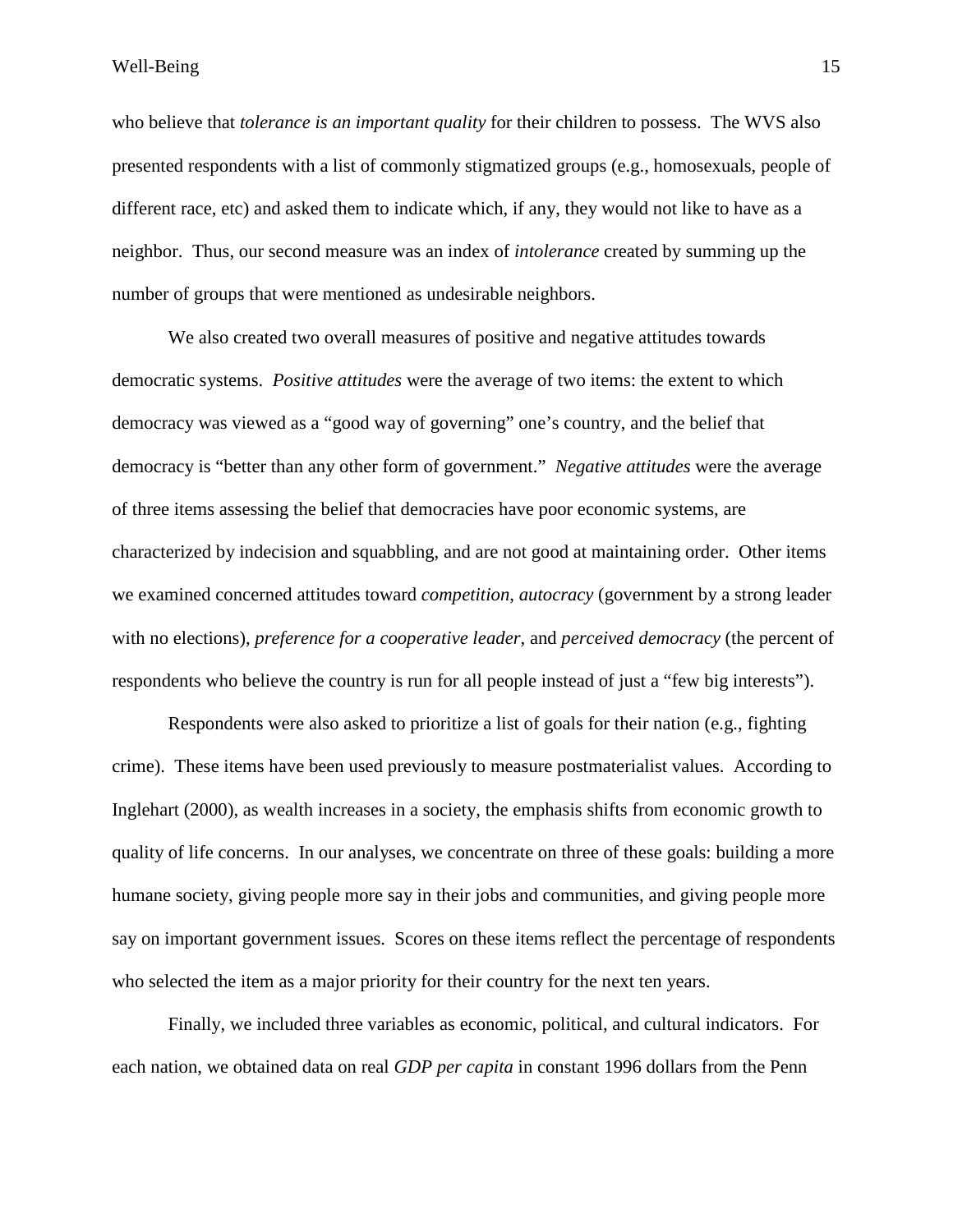World Tables (Heston, Summers, & Aten, 2002). We also obtained ratings of civil liberties and political rights for each nation from the *Freedom in the World* surveys (Freedom House, 2005). These ratings range from 1 (*highest level of freedom)* to 7 (*lowest level of freedom*). We reversed scored these ratings and averaged them so that high scores reflect societies with greater *freedom*. As a measure of social culture, we adapted a forced-choice item from the WVS assessing attitudes toward respect for parents. Respondents indicated whether they believed either that one should always love one's parents regardless of their faults, or that one is not obligated to love one's parents if they have not earned it through their attitudes and behaviors. We averaged these responses within nations, and normalized the distribution by applying an inverse transformation so that high scores reflected greater *filial piety*. In societies where filial piety is emphasized, close familial bonds may be highly valued and a stronger distinction might be made between ingroups and outgroups (Triandis, 1989). Thus, filial piety can be seen as a type of bonding social capital (Putnam, 2000) and might be associated with less generalized trust. When appropriate, data were transformed in order to normalize the distribution. For all analyses, we used an alpha level of .05 to evaluate statistical significance.

#### *Results*

SWB and trust were positively correlated  $(r = .39)$ ; see Table 1) as found in previous analyses of the WVS (Inglehart, 1999). SWB and trust were both associated with greater value placed on tolerance, less intolerance of neighbors, higher GDP per capita, greater freedom, and lower levels of filial piety. Both the level of volunteer involvement and the number of voluntary memberships were positively associated with SWB, but not with trust. However, the *nature* of volunteer involvement may also be important. Putnam (1993) maintained that interpersonal trust is likely to arise from involvement in *horizontal* organizations where members participate as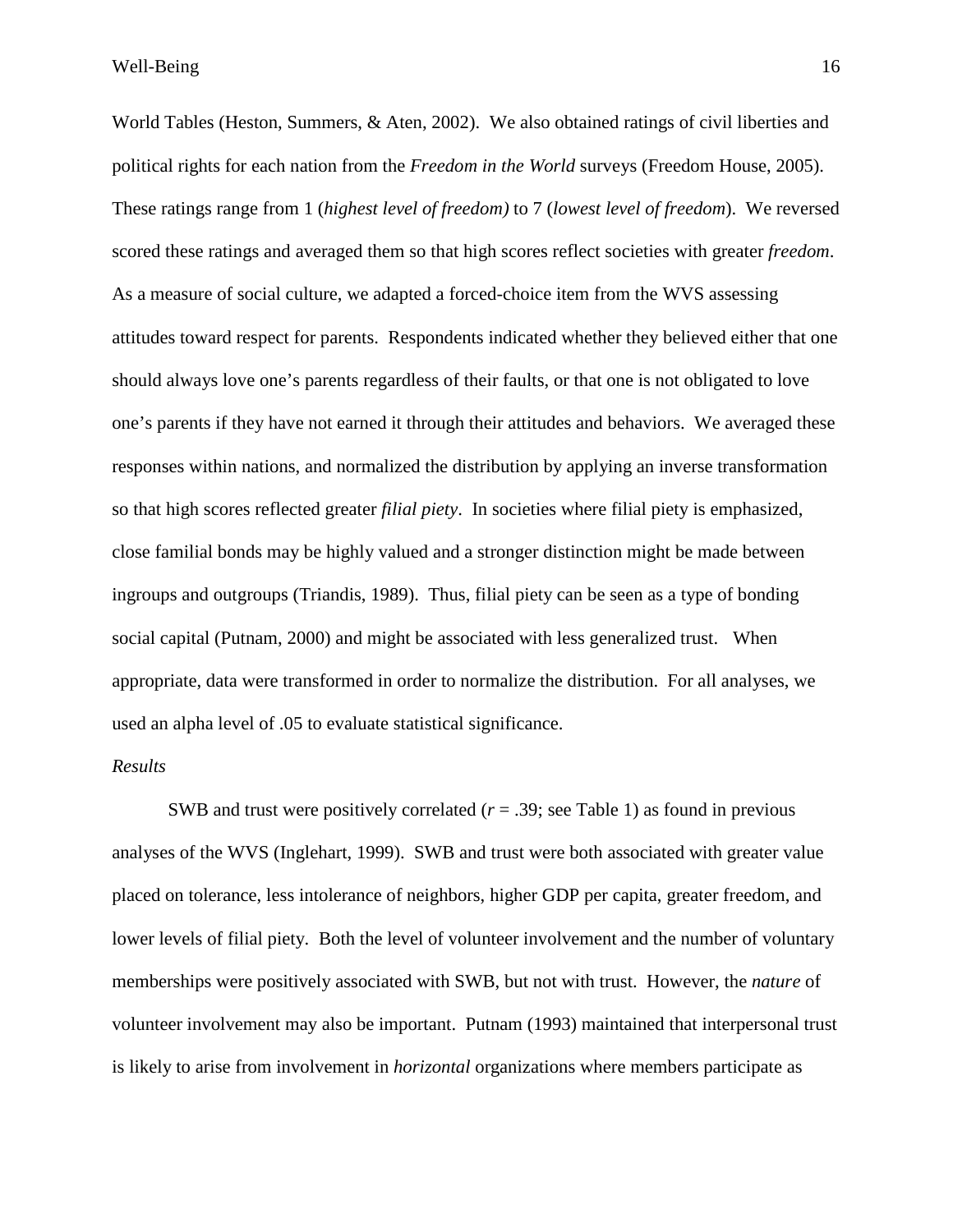equals. The exact nature of involvement is unclear from the WVS data. We examined specific voluntary memberships and found that the level of trust in a nation correlated with the level of involvement in unions ( $r = 28$ ,  $p = .05$ ). To the extent that unions often rely on collective action in the interest of all members, this may support Putnam's arguments (see also Radcliffe, this volume). In contrast, memberships in other types of organizations (e.g., church, arts, political parties, etc.) were mostly unrelated to trust.

Interestingly, neither SWB nor trust were associated with attitudes toward competition. Nor were positive attitudes toward competition associated with volunteering or valuing tolerance. Thus, as other researchers have argued (Stanne et al., 1999; Tauer & Harackiewicz, 2004), competition is not inherently opposed to cooperation. The form that competition takes is an important consideration. The WVS asks respondents whether competition is good because it motivates hard work and new ideas, but it does not specify the type of competition. This might explain why societies that value tolerance do not necessarily oppose competition. In contrast, in those societies where *intolerance* is high, competition tends to be viewed more positively (*r* = .36). Perhaps in these societies, zero-sum competition is emphasized because it justifies inequities and intolerant attitudes. On the other hand those countries in which intolerance is high also tend to be less wealthy, have less freedom, and greater filial piety. Thus intolerance and competition might follow from conditions in which resources are scarce, and relationships with one's family or ingroup become tighter as a matter of survival

Table 2 presents the correlations of SWB and trust with various democratic attitudes. Here, trust and SWB show an interesting divergent but supportive pattern of correlations. For instance, SWB is associated with more positive attitudes toward democracy, greater *perceived* democracy, and more importance placed on giving people more say on important government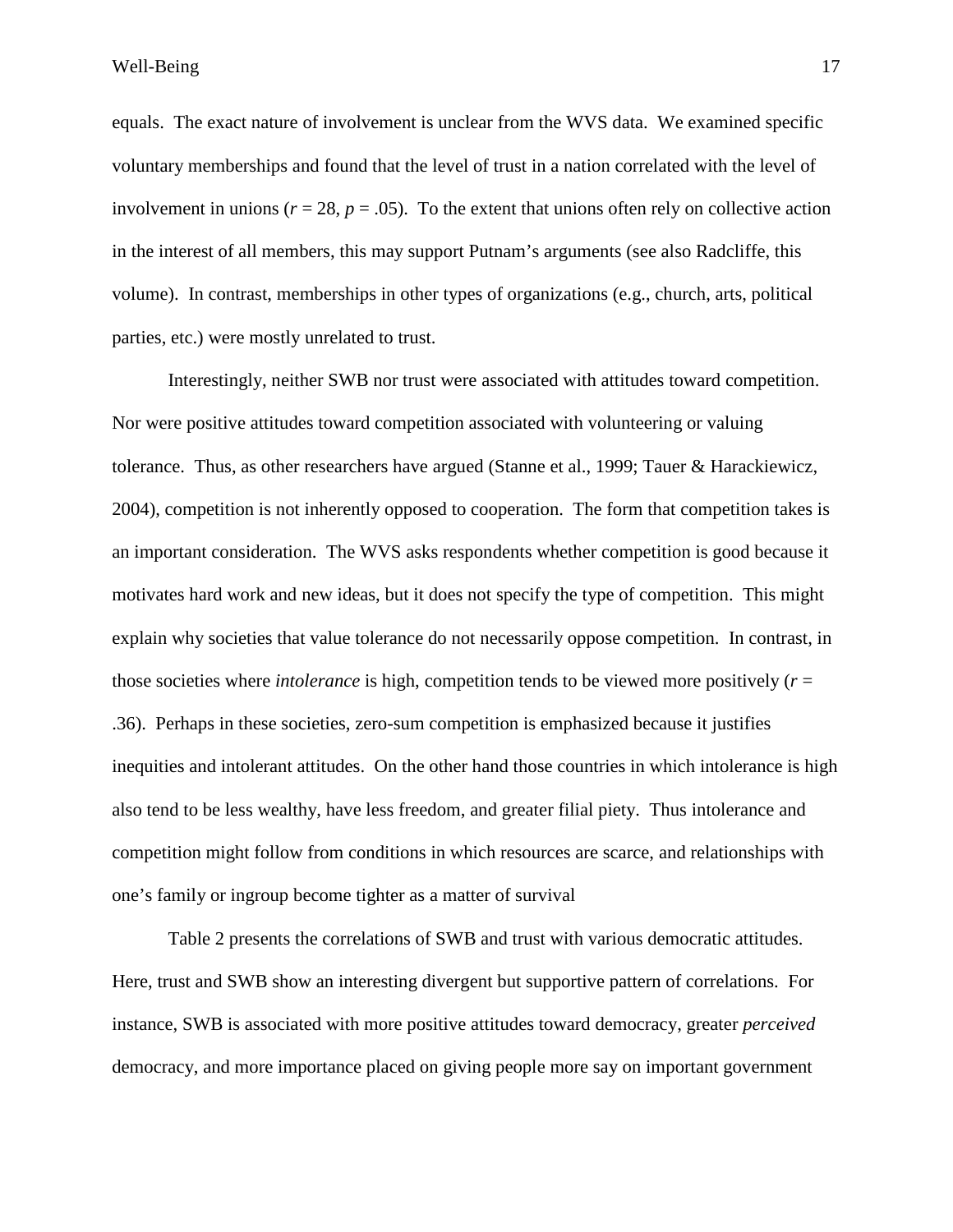decisions. Trust but not SWB was significantly associated with less negative attitudes toward democracy. Preference for a cooperative leader was not correlated with SWB and had only a weak positive association with trust. Nevertheless, *both* SWB and trust were correlated with less approval of autocratic governance, and greater importance placed on building a more humane society and giving people more say in one's job and community. Taken together these findings suggest that national levels of SWB and trust are associated with a greater preference for participatory and cooperative approaches in government and civic life.

Interestingly, GDP per capita was not associated with either positive or negative attitudes toward democracy. However, several other attitudes do correlate with the wealth of a nation. As GDP per capita also correlates with SWB and trust, it is possible that some of the observed relations among SWB, trust, and cooperative behaviors and attitudes are due to the wealth of a nation, rather than its level of SWB or trust *per se*. Therefore, we conducted a series of regression analyses predicting volunteering and democratic attitudes from SWB and trust, after controlling for wealth, freedom, and filial piety. These analyses are presented in Table 3.

SWB and trust were no longer significant predictors of tolerance after controlling for other variables. For example, valuing tolerance appears to be strongly predicted by filial piety. In societies where filial piety is high and ingroup bonds are presumably stronger, people are less likely to mention tolerance as an important quality for their child to possess. This may mean that tolerance is not a salient value in these societies, rather than that tolerance is negatively regarded. In terms of intolerance, per capita GDP seems to account for much of the variance previously associated with trust and SWB. A number of explanations are possible. Diener, Diener, and Diener (1995) found that wealthier nations tended to have greater equality in terms of income and access to education. Education in turn might reduce stereotypic beliefs about stigmatized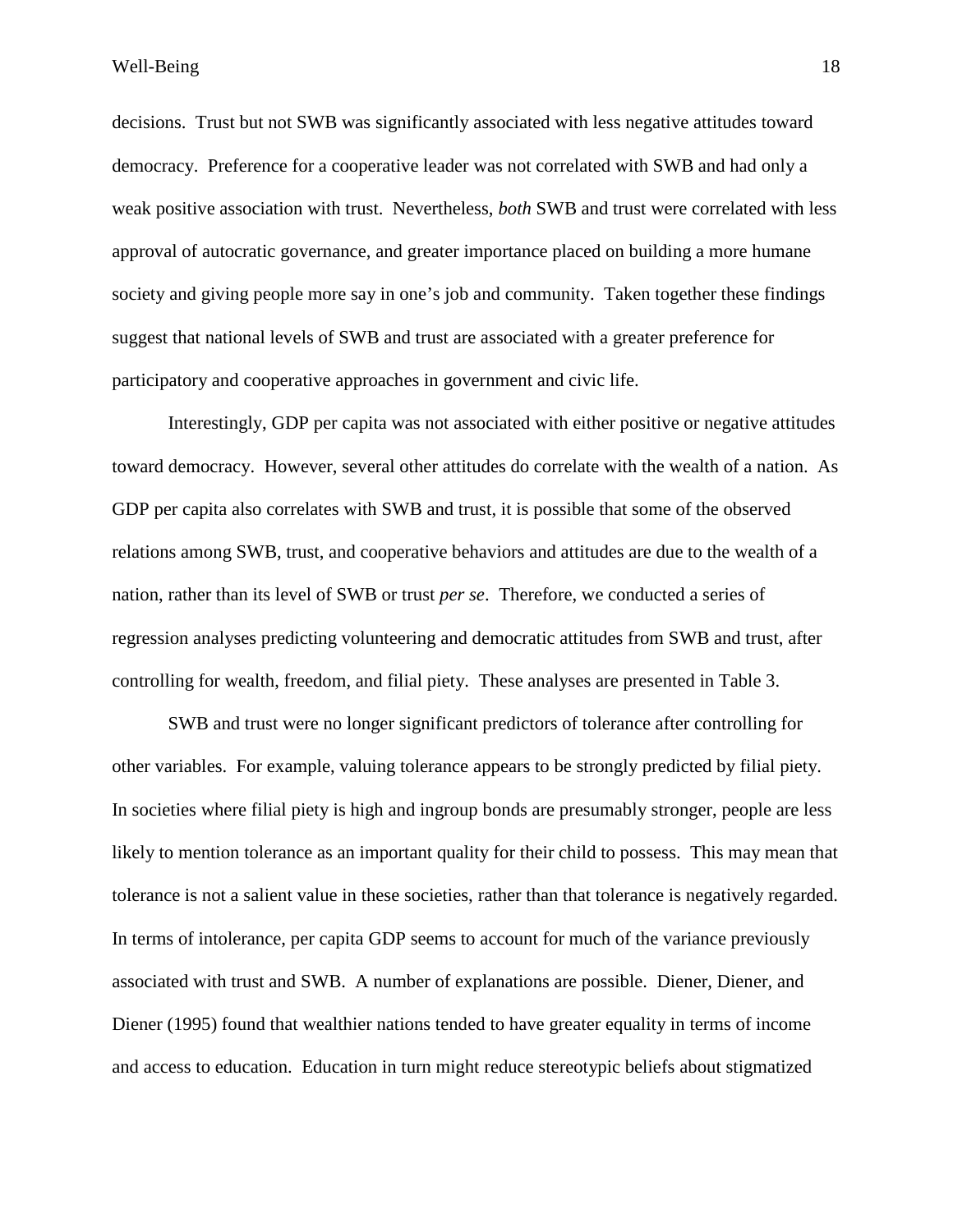groups. Alternatively, intolerance may be a reflection of security needs. In wealthy nations, basic needs are better met and people are more likely to feel safe and secure. As a result, they might also feel less threatened by neighbors who are different from them.

After controlling for filial piety, trust was no longer significantly associated with negative attitudes toward democracy. Societies that value filial piety appear to hold more negative attitudes toward democracy ( $\beta = .63$ ,  $p < .05$ ). However, mean level attitudes for most nations fall between 2 and 3 on a 4-point Likert scale. This suggests that countries that are high on filial piety agree only slightly that democracies are flawed and inefficient, while countries that are lower on filial piety only *disagree* slightly with these beliefs. Thus, few countries fully despise democracy. Rather, these associations may be due to greater sense of empowerment among individualistic nations (e.g., the Scandinavian countries), which tend to be lower on filial piety.

After controlling for wealth, freedom, filial piety, and trust, SWB was no longer predictive of the importance placed on either building a more humane society or giving people more say on important government matters. However, SWB continued to show a strong relation with several other variables. For instance, the relation between SWB and volunteering does not appear to be fully accounted for by GDP per capita. These findings are consistent with those of Thoits and Hewitt's (2001), who found evidence for a bi-directional relation between well-being and volunteering, even after controlling for family income. Thus, in countries, where SWB is high, people may be more likely to possess the psychological resources (e.g., optimism, resilience, sociability) to engage in volunteer work. At the same time, increasing volunteer involvement may also increase social capital and subsequently, well-being.

After controlling for wealth and freedom, countries that are high on SWB continue to have higher mean levels of perceived democracy, positive attitudes toward democracy, greater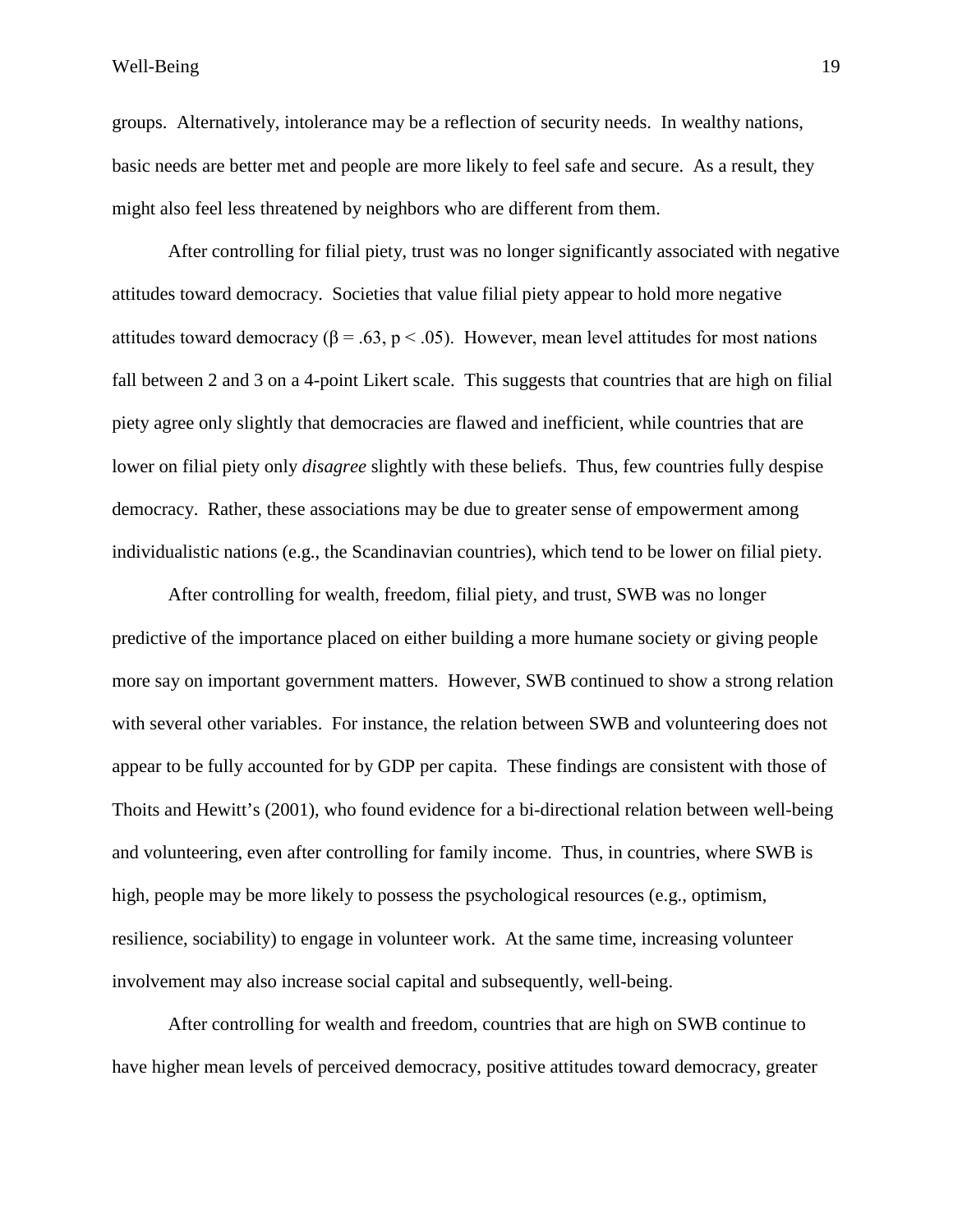disapproval of autocratic rule, and less intolerant attitudes. Moreover, wealth and freedom do not fully account for the relation between SWB and the increasing value placed on giving people more say in one's job and community, although freedom remained a significant predictor.

Although more research is needed, the findings above generally support our contention that SWB and cooperation have important social implications. In societies where SWB is high, people tend to prefer a government and civic life in which all people can participate. Just as well, in societies where community participation (i.e., volunteerism) is high, people tend to be happier. Although we did not find consistent relations between trust and democratic attitudes after controlling for other variables, it should be noted that many of these variables are intercorrelated. For example, societal levels of generalized trust were strongly linked to the endorsement of filial piety  $(r = -0.72)$ . If societal levels of trust reflect cultural beliefs about human nature or social relations that are strongly embodied in filial attitudes, then the substantive meaning of trust could be lost when controlling for filial piety. Cultural knowledge can have important influences on trust and cooperation (Wong & Hong, 2005; Yuki, Maddux, Brewer, & Takemura, 2006). Thus, in some cases, we may be over-controlling for these variables in the regression models. Given the strong link between GDP per capita and SWB then, it is interesting that SWB should maintain strong links with several democratic and cooperative attitudes after controlling for wealth. These findings support previous arguments that SWB plays an important role in sustaining and legitimizing participatory forms of government such as democracy (Inglehart & Klingemann, 2000).

#### Discussion

Recent analyses indicate troubling social trends in the U.S. According to several researchers, generalized trust has declined over the past few decades among American teenagers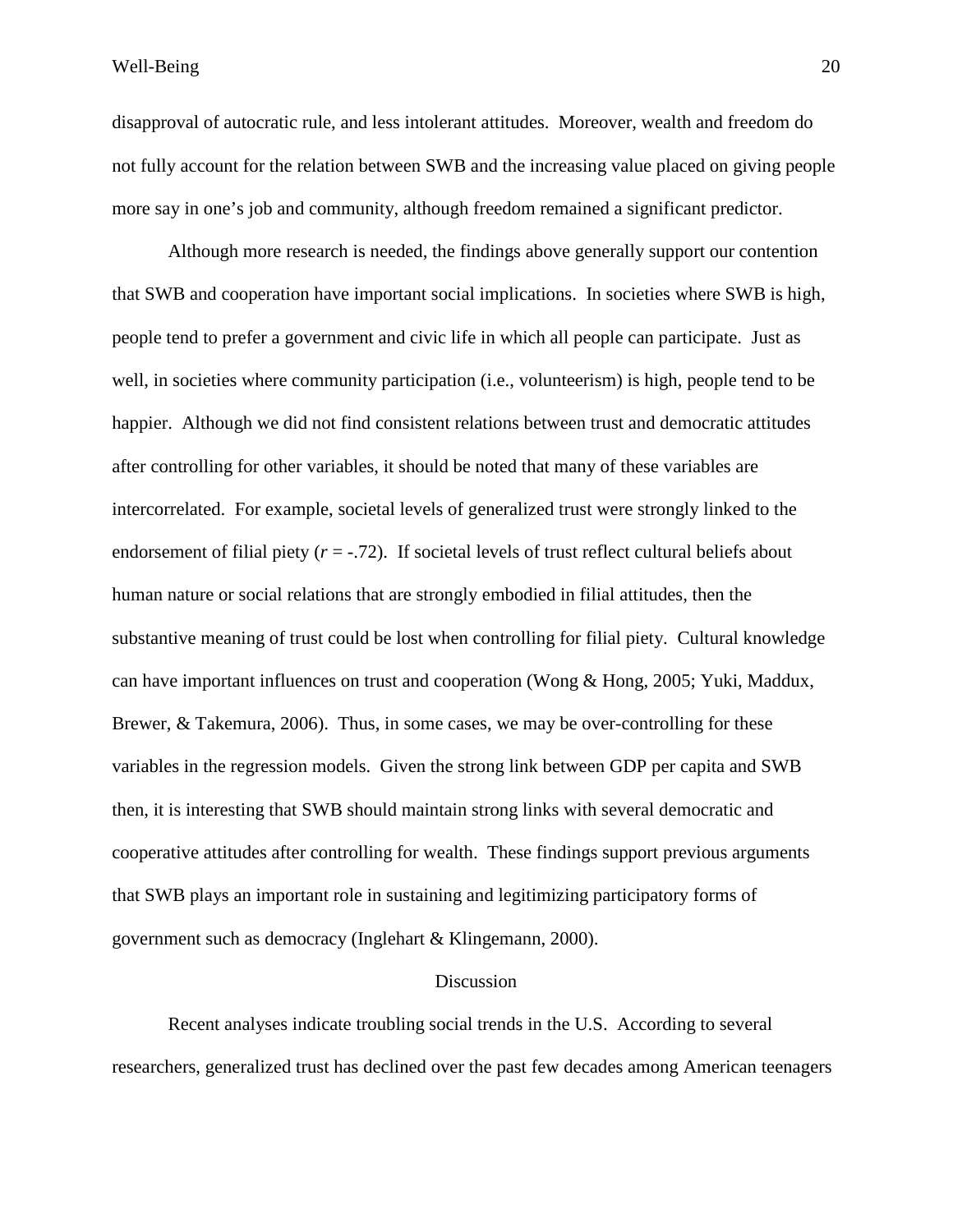and adults (Rahn & Transue, 1998; Putnam, 2000; Uslaner, 2002). Various causes have been proposed from increases in materialistic values (Rahn & Transue, 1998) to decreasing social capital (Putnam, 2000) to greater economic inequality (Uslaner, 2002).

Our analyses indicate that societies that are high on SWB are also higher on trust, volunteerism, and several democratic attitudes—even after controlling for GDP per capita and freedom. Although attitudes are subjective, it is worth pointing out that volunteer involvement is a fairly objective behavioral indicator. It is therefore impressive that national SWB should manifest strong relations to the number of associations that people join in a society. A critical implication of our results is that SWB accompanies both attitudes *and* behaviors that are conducive to building a more trusting, cooperative society. Although our analyses do not speak to causality, both directions of influence are supported by research. Experimental data suggest that positive emotions and greater SWB play a causal role by fostering greater sociability, trust, and cooperation. In positive moods, people tend to view others and be viewed *by* others more positively, show increased preference for cooperation, and are more likely to be active and involved in their communities. At the same time, trust and cooperation are important tools for building social connections, which are key ingredients for sustained happiness.

We do not argue that increasing SWB is the panacea for all our social ills. Positive emotions do not invariably lead to more trust and cooperation; social norms (Hertel et al., 2000) are also important. However, we do contend that SWB is a *necessary* condition for a flourishing society. No society can count on sustaining trust and cooperation when its citizens are discontented. The strong relation between national levels of SWB and cooperation underscore this point.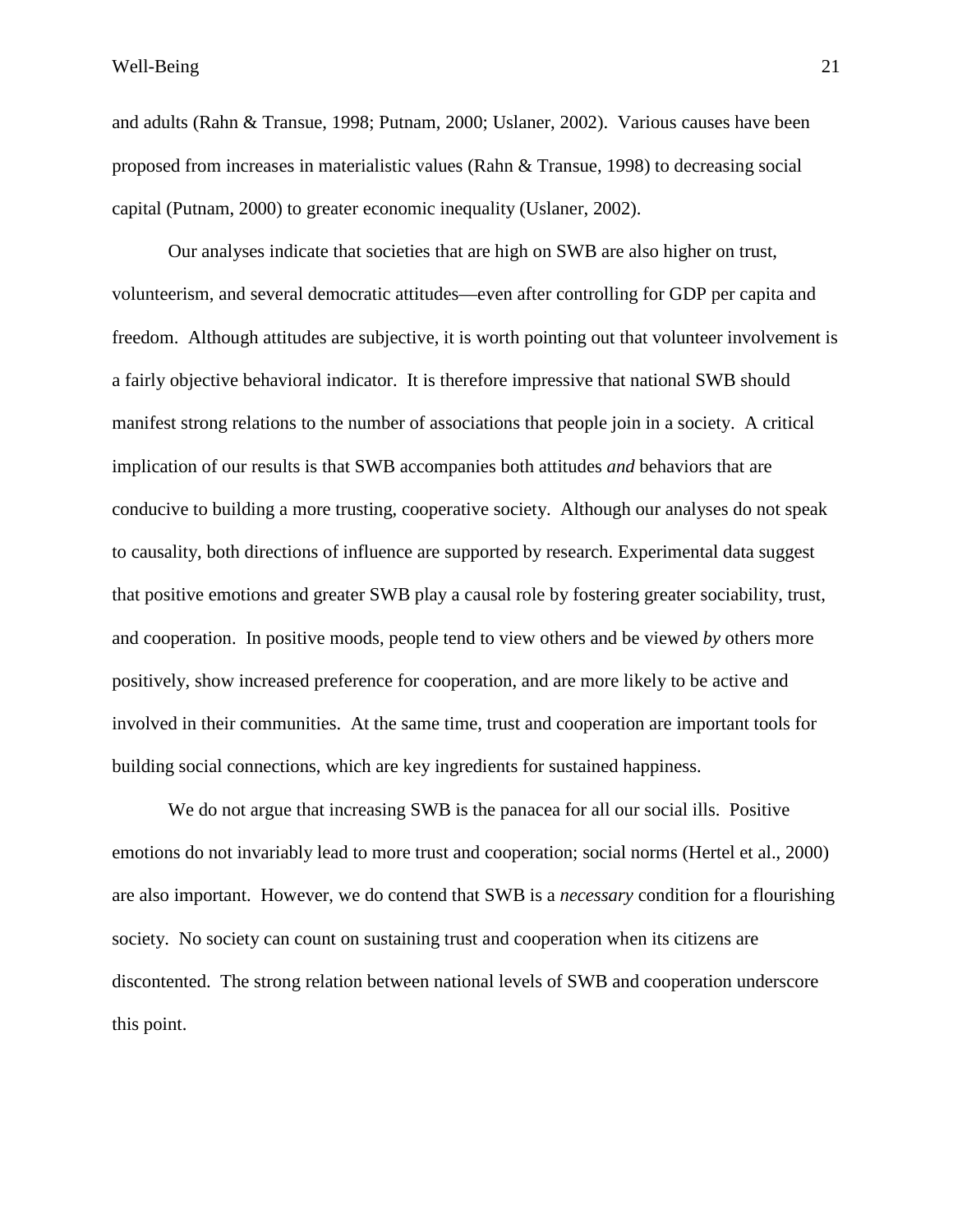As nations around the world press on with economic development and establishing political stability, greater cooperation must occur on the international stage. This will entail the recognition and acceptance of common goals that all countries must work toward. Promoting subjective well-being should be one of these goals. If all countries are fundamentally interdependent, then sustaining the well-being of any single nation should be in the interests of all other nations. To the extent that SWB facilitates trust and cooperation, the promotion of SWB through international acts of goodwill is the quintessential non-zero-sum solution.

To this end, it will be necessary to develop national indicators that move beyond economic indices (Diener, 2000; Diener & Seligman, 2004; Diener & Tov, 2005). Traditionally, economic measures have been used as a proxy for well-being—and with good reason. Economic development is strongly linked to SWB. Particularly when an economy is developing and the fulfillment of basic needs are at risk, GDP per capita has a clear impact on SWB. However, as societies become wealthier, the utility of objective economic indicators of well-being diminishes. As Radcliffe (this volume) shows, other structural aspects of society such as welfare provisions and union organization are also associated with aggregate levels of SWB. We agree with him that social institutions can be structured in ways that optimize cooperation and well-being. In order for this to happen, local and national governments need to be involved, and changes in well-being must be monitored in ways that can inform policy decisions. National measures of trust, community feelings, life satisfaction, pleasant and unpleasant affect need to be developed and implemented over successive periods of time. Consequently, room must be made on national agendas for maximizing well-being in addition to the maximizing economic output.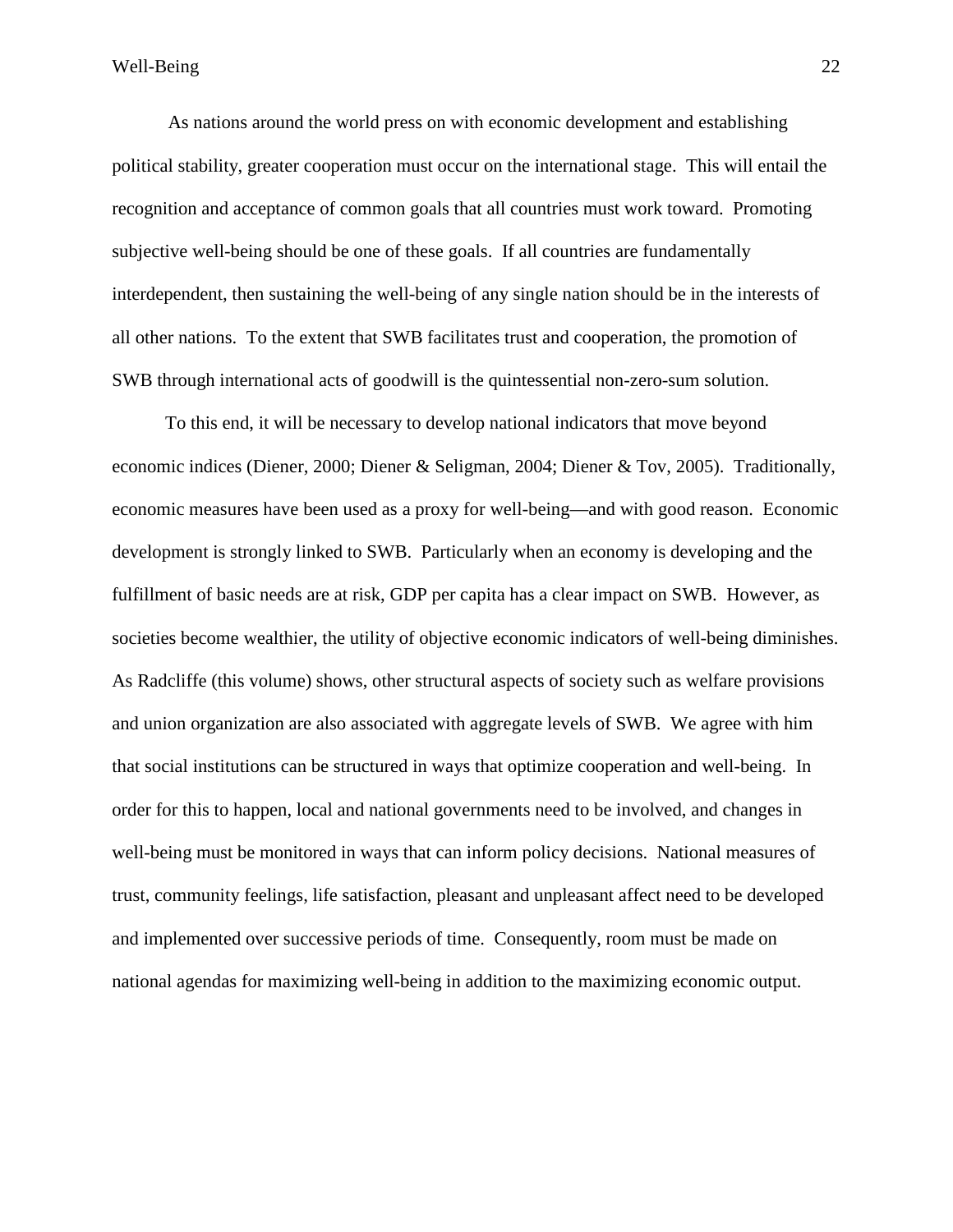#### References

- Aderman, D. (1972). Elation, depression, and helping behavior. *Journal of Personality and Social Psychology, 24*, 91-101.
- Barsade, S.G., Ward, A.J., Turner, J.D.F., & Sonnenfeld, J.A. (2000). To your heart's content: A model of affective diversity in top management teams. *Administrative Science Quarterly, 45*, 802-836.
- Baron, R.A., & Bronfen, M.I. (1994). A whiff of reality: Empirical evidence concerning the effects of pleasant fragrances on work-related behavior. *Journal of Applied Social Psychology, 24*, 1179-1203.
- Brehm, J., & Rahn, W. (1997). Individual-level evidence for the causes and consequences of social capital. *American Journal of Political Science, 41*, 999-1023.
- Borman, W.C., Penner, L.A., Allen, T.D., & Motowidlo, S.J. (2001). Personality predictors of citizenship performance. *International Journal of Selection and Assessment, 9*, 52-69.
- Cacioppo, J.T., Ernst, J.M., Burleson, M.H., McClintock, M.K., Malarkey, W.B., Hawkley, L.C., Kowalewski, R.B., Paulsen, A., Hobson, J.A., Hugdahl, K., Spiegel, D., & Berntson, G.G. (2000). Lonely traits and concomitant physiological processes: The MacArthur social neuroscience studies. *International Journal of Psychophysiology, 35*, 143-154.
- Costa, P.T., & McCrae, R.R. (1980). Influence of extraversion and neuroticism on subjective wellbeing: Happy and unhappy people. *Journal of Personality and Social Psychology, 54*, 296- 308.
- Cunningham, M.R. (1988a). Does happiness mean friendliness? Induced mood and heterosexual selfdisclosure. *Personality and Social Psychology Bulletin, 14*, 283-297.
- Cunningham, M.R. (1988b). What do you do when you're happy or blue? Mood, expectancies, and behavioral interest. *Motivation & Emotion, 12*, 309-331.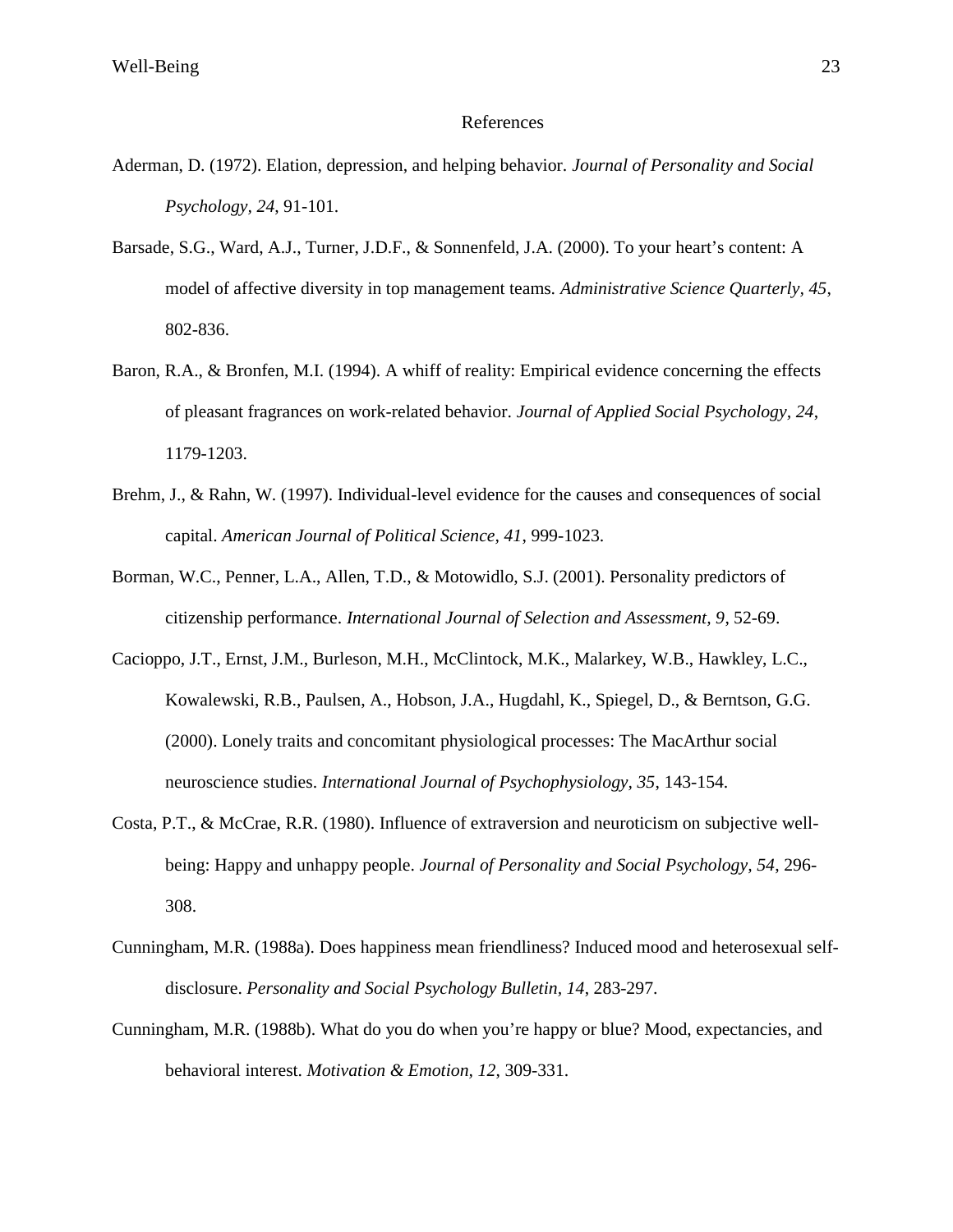- De Cremer, D. (2004). The influence of accuracy as a function of leader's bias: The role of trustworthiness in the psychology of procedural justice. *Personality and Social Psychology Bulletin, 30*, 293-304.
- Derryberry, D., & Reed, M.A. (1994). Temperament and attention: Orienting toward and away from positive and negative signals. *Journal of Personality and Social Psychology, 66*, 1128-1139.
- Desforges, D.M., Lord, C.G., Ramsey, S.L., Mason, J.A., Van Leeuwen, M.D., West, S.C., & Lepper, M.R. (1991). Effects of structured cooperative contact on changing negative attitudes toward stigmatized social groups. *Journal of Personality and Social Psychology, 60*, 531-544.
- Diener, E. (2000). Subjective well-being: The science of happiness and a proposal for a national index. *American Psychologist, 55*, 34-43.
- Diener, E., & Diener, M. (1995). Cross-cultural correlates of life satisfaction and self-esteem. *Journal of Personality and Social Psychology, 68,* 653-663.
- Diener, E., Diener, M., & Diener, C. (1995). Factors predicting the subjective well-being of nations. *Journal Personality and Social Psychology, 69*, 851-864.
- Diener, E., & Fujita, F. (1995). Resources, personal strivings, and subjective well-being: A nomothetic and idiographic approach. *Journal of Personality and Social Psychology, 68,* 926- 935.
- Diener, E., Nickerson, C., Lucas, R.E., & Sandvik, E. (2002). Dispositional affect and job outcomes. *Social Indicators Research, 59*, 229-259.
- Diener, E., & Seligman, M.E.P. (2002). Very happy people. *Psychological Science, 13*, 81-84.
- Diener, E., & Seligman, M.E.P. (2004). Beyond money: Toward an economy of well-being. *Psychological Science in the Public Interest, 5*, 1-31.
- Diener, E., Suh, E.M., Lucas, R.E., & Smith, H.E. (1999). Subjective well-being: Three decades of progress. *Psychological Bulletin, 125*, 276-302.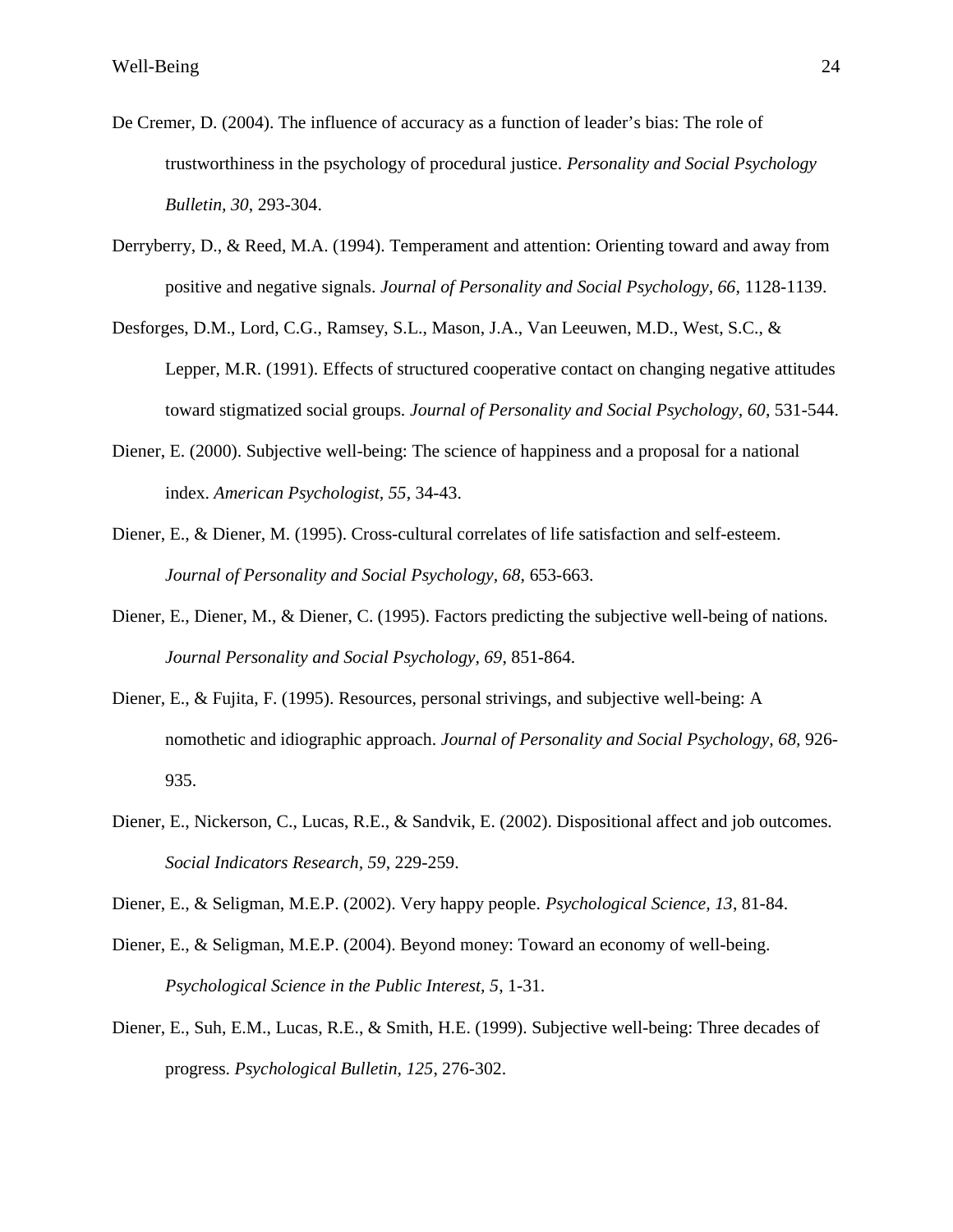- Diener, E., & Tov, W. (2005). National accounts of well-being. Chapter to appear in K.C. Land (Ed.), *Encyclopedia of Social Indicators and Quality-of-Life Studies*. New York: Springer.
- Dunn, J.R., & Schweitzer, M.E. (2005). Feeling and believing: The influence of emotion on trust. *Journal of Personality and Social Psychology, 88*, 736-748.
- Eisenberg, N. (1991). Meta-analytic contributions to the literature on prosocial behavior. *Personality and Social Psychology Bulletin, 17*, 273-282.
- Enzle, M.E., & Anderson, S.C. (1993). Surveillant intentions and intrinsic motivation. *Journal of Personality and Social Psychology, 2*, 257-266.
- Forgas, J.P. (1998). On feeling good and getting your way: Mood effects on negotiator cognition and bargaining strategies. *Journal of Social and Personality Psychology, 74*, 565-577.
- Freedom House (2005). *Freedom in the World country ratings*. Retrieved September 6, 2005 from, http://www.freedomhouse.org/ratings/allscores2005.xls.
- Harker, L., & Keltner, D. (2001). Expressions of positive emotions in women's college yearbook pictures and their relationship to personality and life outcomes across adulthood. Journal of Personality and Social Psychology, 80, 112-124.
- Hertel, G., Neuhof, J., Theuer, T., & Kerr, N.L. (2000). Mood effects on cooperation in small groups: Does positive mood simply lead to more cooperation? *Cognition and Emotion, 14*, 441-472.
- Heston, A., Summers, R., & Aten, B. (2002). *Penn World Table Version 6.1*, Center for International Comparisons at the University of Pennsylvania.
- Hornstein, H.A., LaKind, E., Frankel, G., & Manne, S. (1975). Effects of knowledge about remote social events on prosocial behavior, social conception, and mood. *Journal of Personality and Social Psychology, 32*, 1038-1046.
- Inglehart, R. (1999). Trust, well-being, and democracy. In M.E. Warren (Ed.), *Democracy and trust* (pp. 88-120). Cambridge, UK: Cambridge University Press.

Inglehart, R. (2000). Globalization and postmodern values. *Washington Quarterly, 23*, 215-228.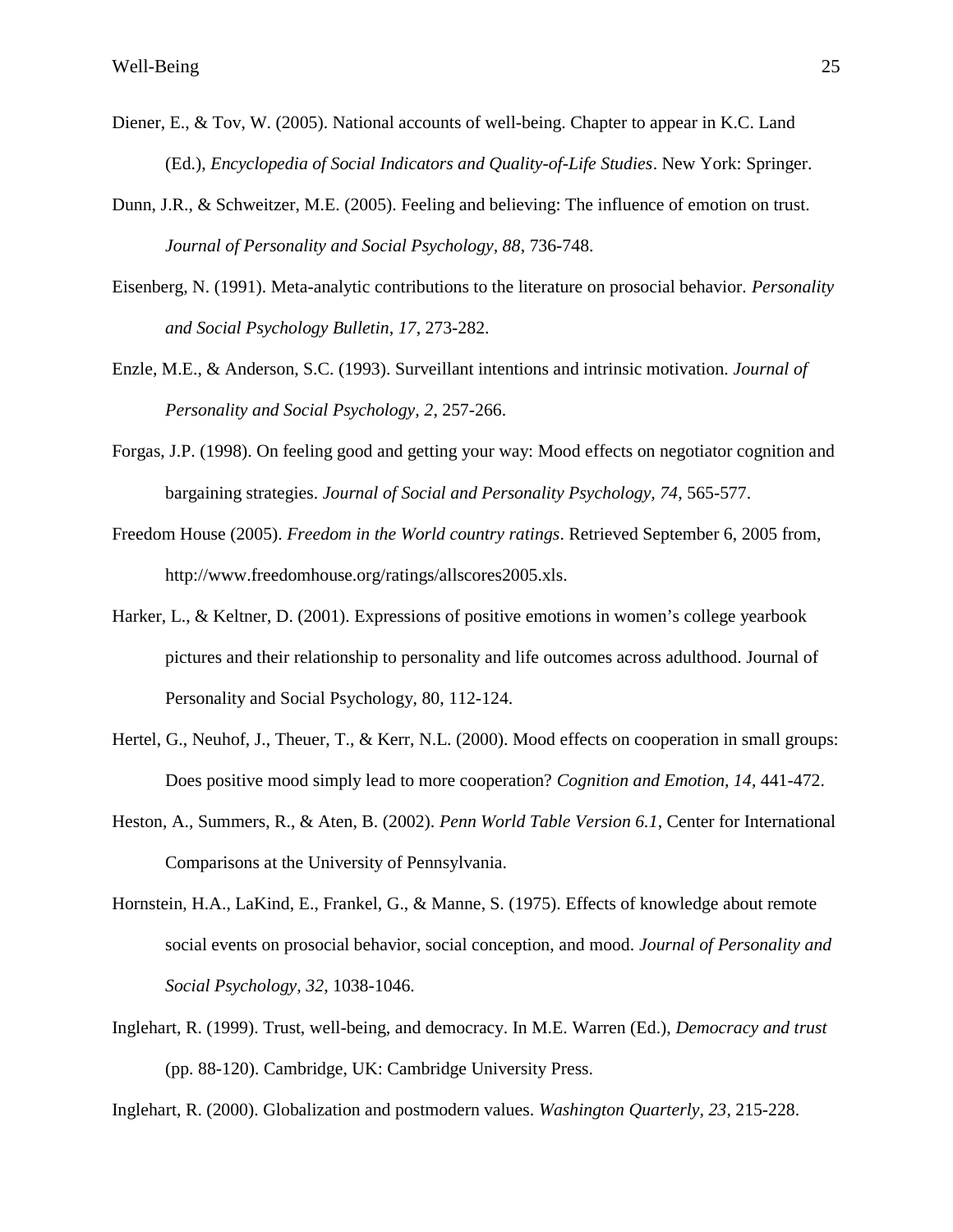- Inglehart et al. (2003). *World Values Surveys and European Values Surveys, 1981-1984, 1990-1993, and 1995-1997* [Computer file, ICPSR02790-v1]. Ann Arbor, MI: Institute for Social Research.
- Inglehart, R., & Klingemann, H-D. (2000). Genes, culture, democracy, and happiness. In E. Diener & E.M. Suh (Eds.), *Culture and subjective well-being* (pp. 185-218). Cambridge, Massachusetts: MIT Press.
- Inglehart, R., & Welzel, C. (2003). Political culture and democracy: Analysing cross-level linkages. *Comparative Politics, 36*, 61-79.
- Isen, A.M., & Levin, P.F. (1972). Effect of feeling good on helping: Cookies and kindness. *Journal of Personality and Social Psychology, 21*, 384-388.
- King, L.A., & Napa, C.K. (1998). What makes a life good? *Journal of Personality and Social Psychology, 75,* 156-165.
- Kramer, R.M. (1999). Trust and distrust in organizations: Emerging perspectives, enduring questions. *Annual Review of Psychology, 50*, 569-598.
- Krueger, R.F., Hicks, B.M., & McGue, M. (2001). Altruism and antisocial behavior: Independent tendencies, unique personality correlates, distinct etiologies. *Psychological Science, 12*, 397- 402.
- Lu, L., & Argyle, M. (1991). Happiness and cooperation. *Personality and Individual Differences*, *12*, 1019-1030.
- Lucas, R.E., Clark, A.E., Georgellis, Y., & Diener, E. (2002). Reexamining adaptation and the set point model of happiness: Reactions to changes in marital status. *Journal of Personality and Social Psychology, 84*, 527-539.
- Lyubomirsky, S., King, L., & Diener, E. (2005). The benefits of frequent positive affect: Does happiness lead to success? *Psychological Bulletin, 131*, 803-855.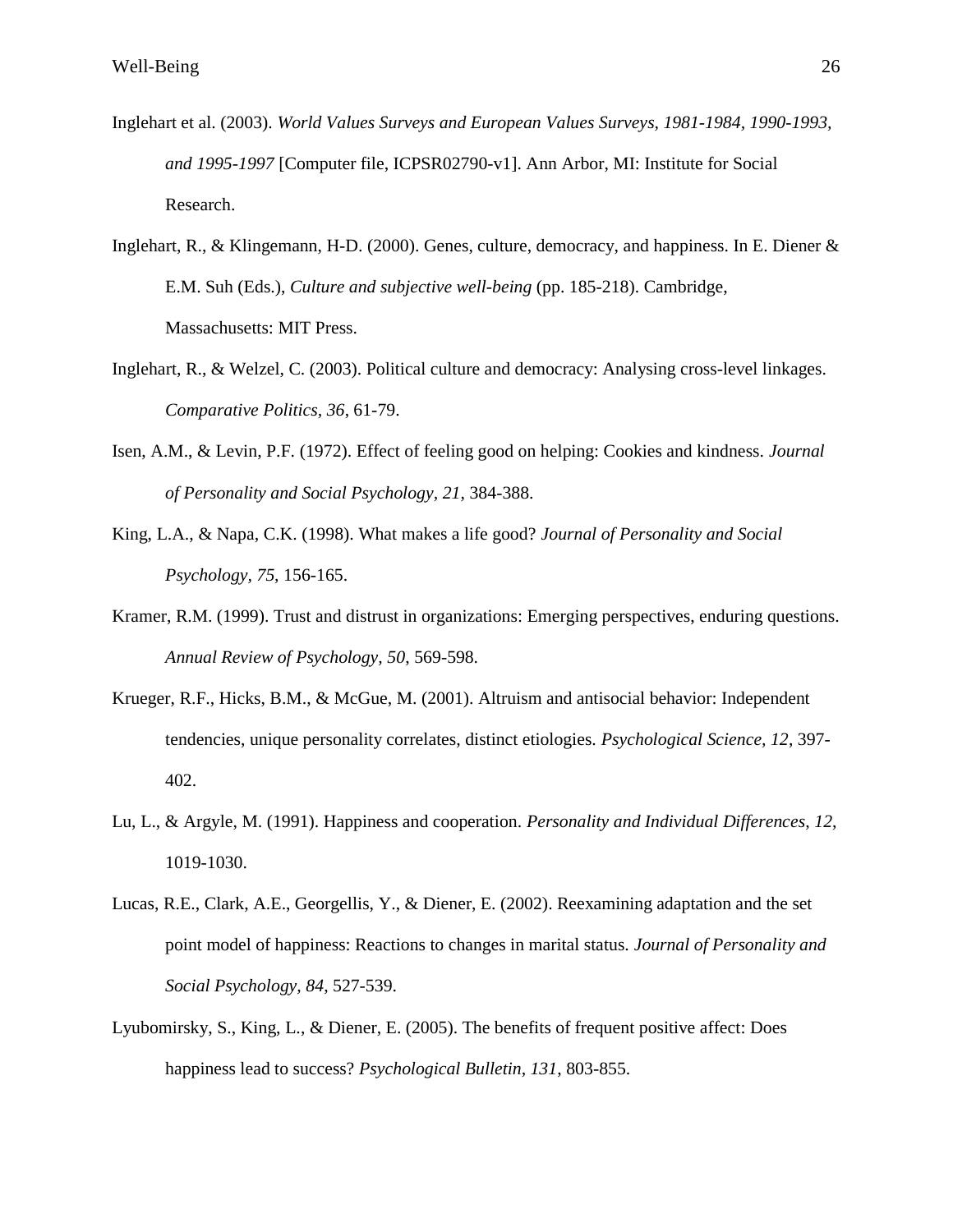- Myers, D.G. (2000). The funds, friends, and faith of happy people. *American Psychologist, 55*, 56- 67.
- Oishi, S., Diener, E. F., Lucas, R. E., & Suh, E. M. (1999). Cross-cultural variations in predictors of life satisfaction: Perspectives from needs and values. *Personality and Social Psychology Bulletin, 25*, 980-990.
- Oishi, S., Diener, E., Scollon, C.N., & Biswas-Diener, R. (2003). Cross-situational consistency of affective experiences across cultures. *Journal of Personality and Social Psychology, 86*, 460- 472.
- Organ, D.W., & Ryan, K. (1995). A meta-analytic review of attitudinal and dispositional predictors of organizational citizenship behavior. *Personnel Psychology, 48*, 775-802.
- Parks, C.D., Henager, R.F., Scamahorn, S.D. (1996). Trust and reactions to messages of intent in social dilemmas. *Journal of Conflict Resolution, 40*, 134-151.
- Putnam, R.D. (1993). *Making democracy work: Civic traditions in modern Italy.* Princeton, NJ: Princeton University Press.
- Putnam, R.D. (2000). *Bowling alone: The collapse and revival of American community*. New York: Simon & Schuster.
- Rahn, W.M, & Transue, J.E. (1998). Social trust and value change: The decline of social capital in American youth, 1976-1995. *Political Psychology, 19*, 545-565.
- Sanna, L.J., Parks, C.D., & Chang, E.C. (2003). Mixed-motive conflict in social dilemmas: Mood as input to competitive and cooperative goals. *Group Dynamics: Theory, Research, and Practice, 7*, 26-40.
- Stanne, M.B., Johnson, D.W., & Johnson, R.T. (1999). Does competition enhance or inhibit motor performance: A meta-analysis. Psychological Bulletin, 125, 133-154.
- Tauer, J.M., & Harackiewicz, J.M. (2004). The effects of cooperation and competition on intrinsic motivation and performance. Journal of Personality and Social Psychology, 86, 849-861.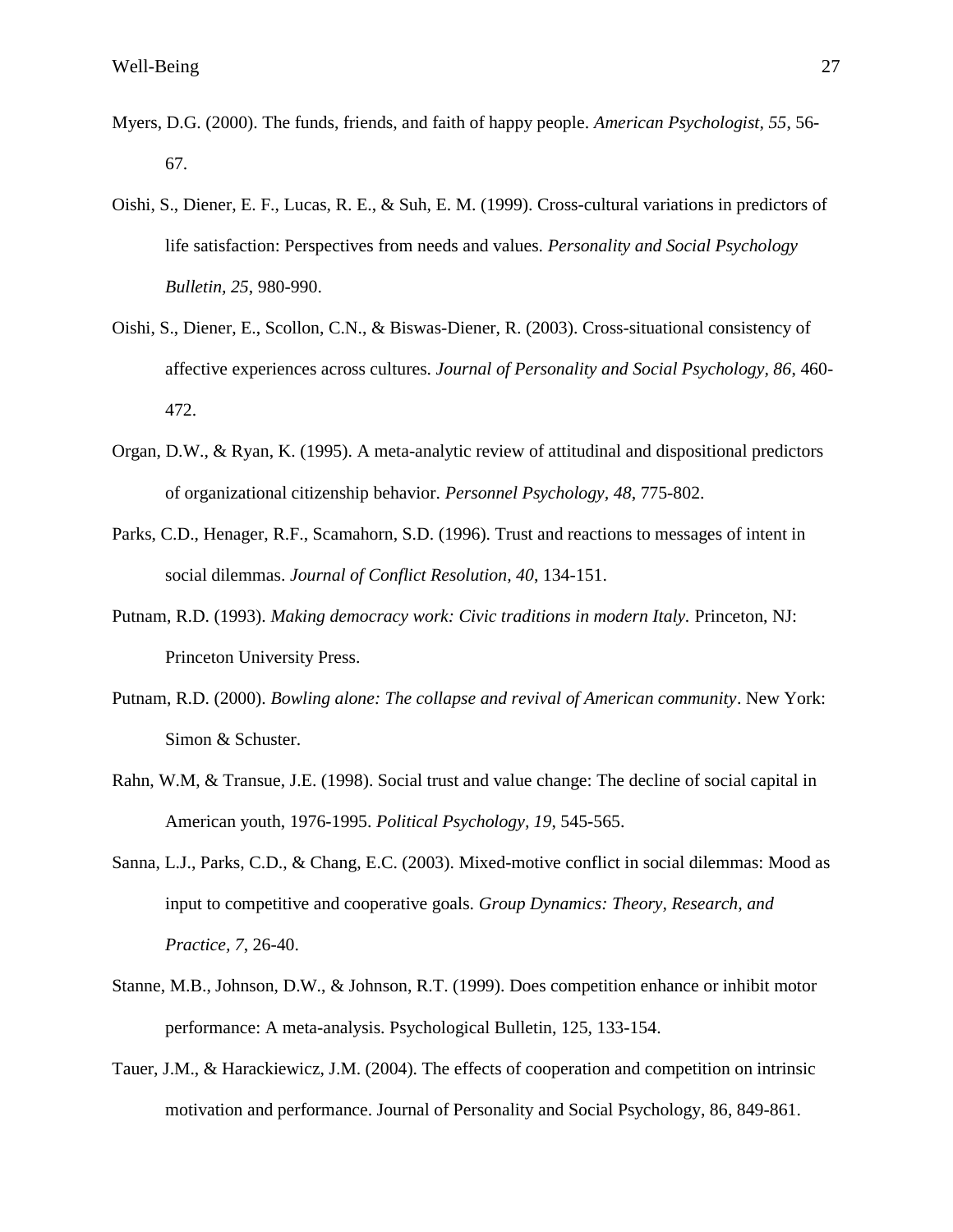- Terrell, F., Terrell, I.S., Von Drashek, S.R. (2000). Loneliness and fear of intimacy among adolescents who were taught not to trust strangers during childhood. Adolescence, 35, 611- 617.
- Thoits, P.A., & Hewitt, L.N. (2001). Volunteer work and well-being. Journal of Health and Social Behavior, 42, 115-131.
- Triandis, H.C. (1989). The self and social behavior in differing cultural contexts. *Psychological Review, 96*, 506-520.
- Uslaner, E.M. (1998). Social capital, television, and the 'mean world': Trust, optimism, and civic participation. *Political psychology, 19*, 441-467.

Uslaner, E.M. (2002). *The moral foundations of trust*. Cambridge, UK: Cambridge University.

- Williams, S., & Shiaw, W.T. (1999). Mood and organizational citizenship behavior: The effects of positive affect on employee organizational citizenship behavior intentions. *Journal of Psychology*, *133*, 656-668.
- Wong, R.Y., & Hong, Y. (2005). Dynamic influences of culture on cooperation in the prisoner's dilemma. *Psychological Science, 16*, 429-434.
- Wright, R. (2000). *Nonzero: The logic of human destiny*. New York: Pantheon Books.
- Yamagishi, T., & Sato, K. (1986). Motivational bases of the public goods problem. Journal of Personality and Social Psychology, 50, 67-73.
- Yuki, M., Maddux, W.W., Brewer, M.B., & Takemura, K. (2005). Cross-cultural differences in relationship- and group-based trust. *Personality and Social Psychology Bulletin, 31*, 48-62.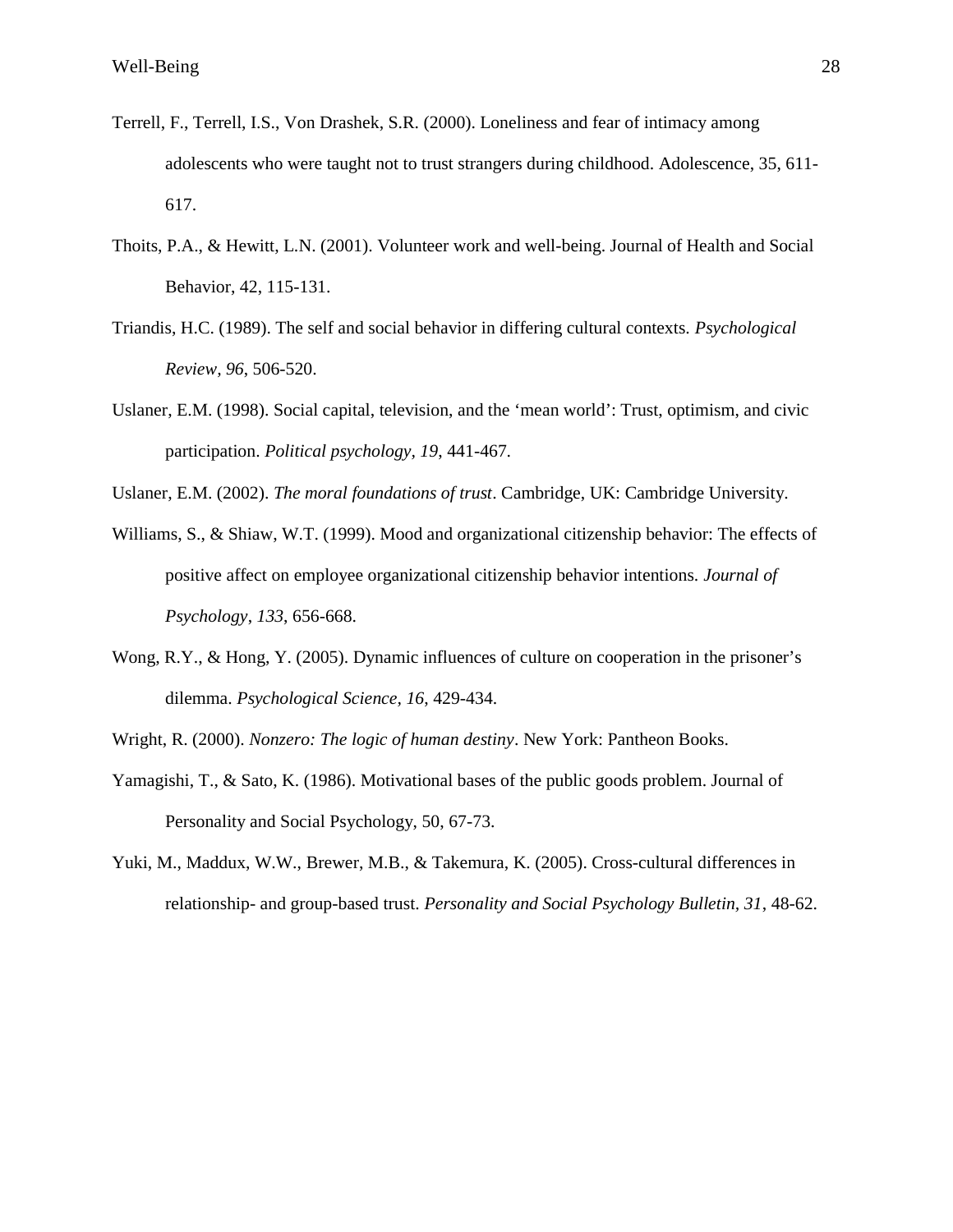## Acknowledgements

This work was supported by a National Science Foundation Graduate Fellowship awarded to William Tov.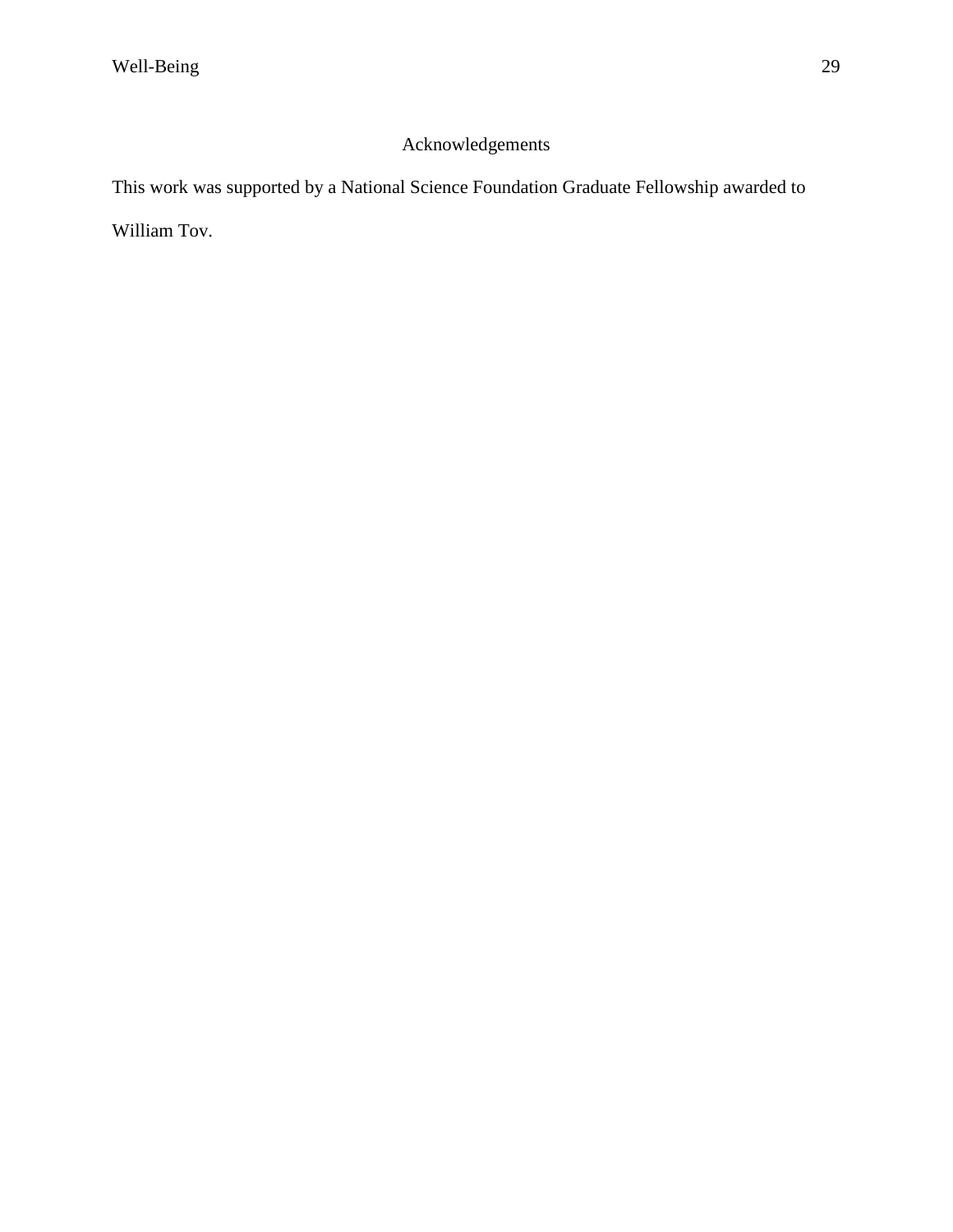Table 1.

## Intercorrelations Among SWB, Volunteering, Attitudes, and Societal Variables

| Variable                   | $\mathbf{1}$      | $\overline{2}$  | $\mathfrak{Z}$                                   | $\overline{4}$ | 5 <sup>5</sup>                                                     | 6 | $\tau$ | 8                | 9 | 10 |
|----------------------------|-------------------|-----------------|--------------------------------------------------|----------------|--------------------------------------------------------------------|---|--------|------------------|---|----|
| 1. SWB                     | $\qquad \qquad -$ |                 |                                                  |                |                                                                    |   |        |                  |   |    |
| 2. Trust                   | $.39**$           |                 |                                                  |                |                                                                    |   |        |                  |   |    |
| $3.$ Vol. Inv. $^a$        | .46***            | .16             |                                                  |                |                                                                    |   |        |                  |   |    |
| 4. Vol. No. <sup>a</sup>   | $.37**$           | .20             | $.96***$                                         |                |                                                                    |   |        |                  |   |    |
| 5. Tolerance Imp.          |                   |                 | $.53***$ $.39**$ $.24^{\dagger}$ $.25^{\dagger}$ |                |                                                                    |   |        |                  |   |    |
| 6. Intolerance             |                   |                 |                                                  |                | $-.61***$ $-.37**$ $-.10$ $-.11$ $-.63***$                         |   |        |                  |   |    |
| 7. Competition             |                   |                 | $-.07-.03-.16-.18$                               |                | $-.06$ .36**                                                       |   |        |                  |   |    |
| 8. GDP/capita <sup>a</sup> |                   |                 |                                                  |                | .50*** .49*** $-0.04$ $-0.03$ .65*** $-0.71$ *** $-0.32$ *         |   |        |                  |   |    |
| 9. Freedom                 |                   | $.43**$ $.38**$ | .01                                              |                | .00 .58*** $-0.57***$ $-0.30*$ .79***                              |   |        |                  |   |    |
| 10. Filial Piety           |                   |                 |                                                  |                | $-0.42**$ $-0.72***$ $-0.04$ $-0.10$ $-0.64***$ $-0.52***$ $-0.01$ |   |        | $-.69***-.50***$ |   |    |

Note.  $N = 58$ . SWB = average of life satisfaction and happiness; Vol. Inv. = level of volunteer involvement; Vol. No. = number of voluntary memberships; Tolerance Imp. = importance of one's child possessing tolerance.

<sup>a</sup>Data were transformed via natural log.

<sup>†</sup> $p < .10.$  \* $p < .05.$  \*\* $p < .01.$  \*\*\* $p < .001.$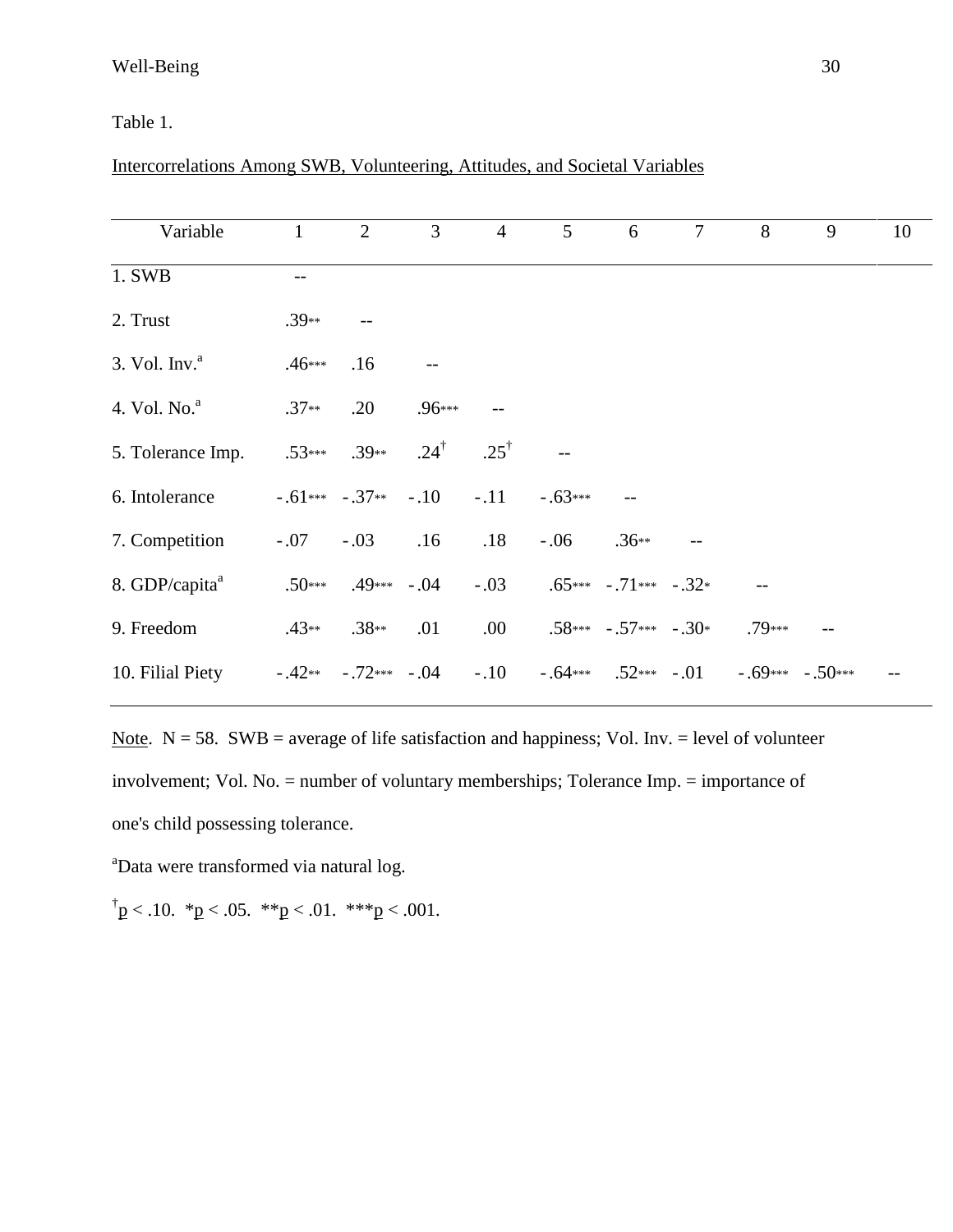## Table 2.

## Correlations of SWB, Trust, and GDP/capita with Democratic Attitudes

| Variable                                  | <b>SWB</b> | Trust           | GDP/cap. <sup>a</sup> | N  |
|-------------------------------------------|------------|-----------------|-----------------------|----|
| Democracy (Positive Attitude)             | $.51**$    | $.26^{\dagger}$ | .05                   | 43 |
| Democracy (Negative Attitude)             | $-.23$     | $-.34*$         | $-.04$                | 41 |
| Autocracy                                 | $-.52***$  | $-.35*$         | $-.37*$               | 42 |
| Cooperative Leader                        | $-.03$     | $.27^{\dagger}$ | .13                   | 42 |
| Perceived Democracy                       | $.44**$    | $.28^{\dagger}$ | .14                   | 41 |
| <b>Value More Humane Society</b>          | $.42**$    | $.43**$         | $.63***$              | 57 |
| Value More Say in Job/Community           | $.51***$   | $.43**$         | $.69***$              | 58 |
| Value More Say in Government <sup>b</sup> | $.40**$    | .14             | $.59***$              | 58 |

## Note.

<sup>a</sup>Data were transformed via natural log. <sup>b</sup>Data were transformed via arcsine of the square root.

<sup>†</sup> $p < .10.$  \* $p < .05.$  \*\* $p < .01.$  \*\*\* $p < .001.$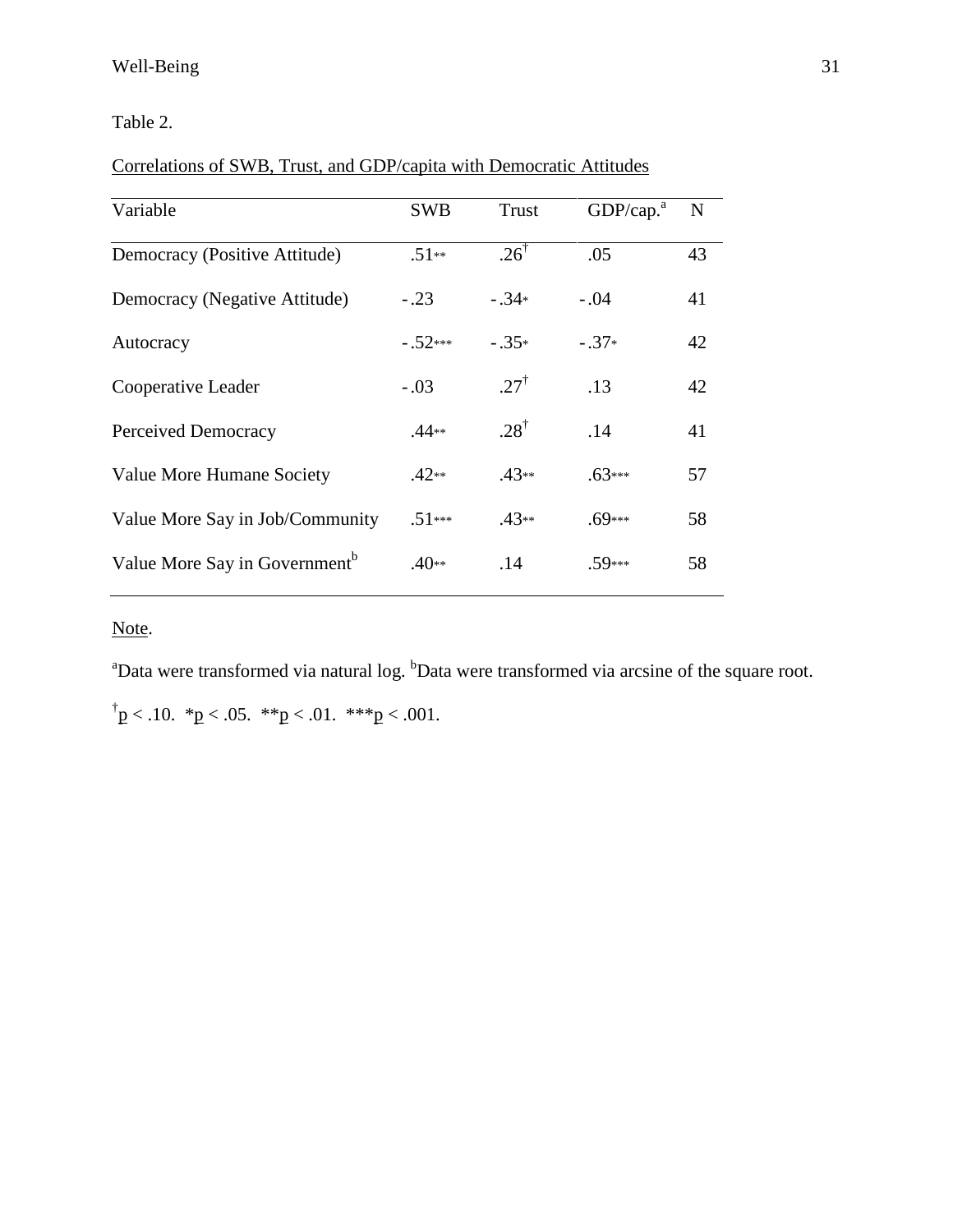### Table 3.

## Regression Analyses Predicting Volunteering and Democratic Attitudes

| Standardize Regression Coefficients $(\beta)$ |                  |         |                    |        |            |       |           |
|-----------------------------------------------|------------------|---------|--------------------|--------|------------|-------|-----------|
| Dependent Variable GDP/cap. <sup>a</sup>      |                  | Freedom | Filial Piety Trust |        | <b>SWB</b> | $R^2$ | ${\bf N}$ |
| Vol.Inv. <sup>a</sup>                         | $-.46^{\dagger}$ | .09     | .14                | .22    | $.62***$   | .34   | 54        |
| Vol.No. <sup>a</sup>                          | $-.45^{\dagger}$ | .07     | .01                | .22    | $.48**$    | .24   | 54        |
| Tolerance Imp.                                | .07              | .24     | $-.52**$           | $-.18$ | .18        | .54   | 53        |
| Intolerance                                   | $-.53**$         | $-.01$  | $-.06$             | $-.05$ | $-.32**$   | .59   | 54        |
| Pos.Dem                                       | $-.72**$         | .15     | $-.62**$           | $-.01$ | $.58***$   | .51   | 41        |
| Neg.Dem                                       | .42              | .13     | $.63*$             | $-.09$ | $-.21$     | .34   | 40        |
| Autocracy                                     | .11              | $-.05$  | .38                | $-.01$ | $-.41*$    | .38   | 40        |
| Perceived Dem.                                | $-.29$           | .20     | .03                | .25    | $.44**$    | .26   | 44        |
| Humane Soc.                                   | $.56*$           | $-.03$  | .00                | .12    | .09        | .44   | 55        |
| More Say $(J/C)$                              | .20              | $.46**$ | $-.11$             | $-.01$ | $.21*$     | .69   | 55        |
| More Say $(Govt)^b$                           | .37              | .26     | $-.05$             | $-.25$ | .18        | .40   | 55        |

Note. Vol. Inv. = level of volunteer involvement; Vol. No. = number of voluntary memberships; Tolerance Imp. = importance of one's child possessing tolerance; Dem.Pos. = positive attitudes toward democracy; Dem.Neg. = negative attitudes toward democracy; Autocracy = approval of strong leader with no elections; Perc.Dem. = perceived democracy; Humane Soc. = value more humane society; More Say  $(J/C)$  = value more say in jobs and community; More Say  $(Gov)$  = value more say on important government decisions.

<sup>a</sup>Data were transformed via natural log. <sup>b</sup>Data were transformed via arcsine of the square root. <sup>†</sup> $p < .10.$  \* $p < .05.$  \*\* $p < .01.$  \*\*\* $p < .001.$